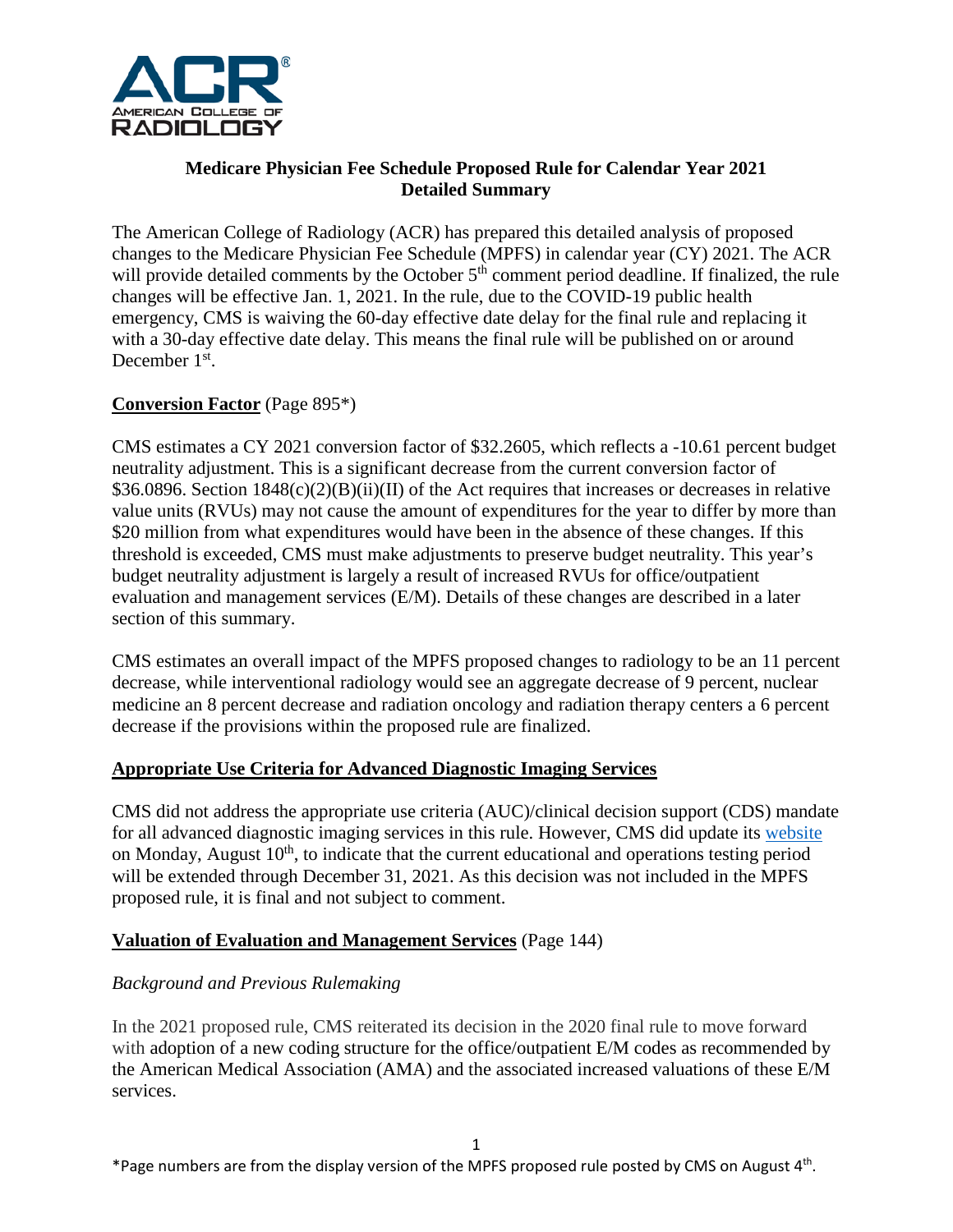In total, E/M visits billed using these CPT codes comprise approximately 40 percent of allowed charges for MPFS services; and office/outpatient E/M visits, in particular, comprise approximately 20 percent of allowed charges for MPFS services. Within the E/M visits represented in these percentages, there is wide variation in the volume and level of E/M visits billed by different specialties. According to Medicare claims data, E/M visits are furnished by nearly all specialties, but represent a greater share of total allowed charges for physicians and other practitioners who do not routinely furnish procedural interventions or diagnostic tests. Generally, these practitioners include primary care practitioners and certain other specialists such as neurologists, endocrinologists and rheumatologists.

In the CY 2020 MPFS final rule, for the office/outpatient E/M visit code set (CPT codes 99201 through 99215), CMS finalized a policy to generally adopt the new coding, prefatory language, and interpretive guidance framework that has been issued by the AMA's CPT Editorial Panel (see https://www.ama-assn.org/practice-management/cpt/cptevaluation-and-management) and will be effective January 1, 2021. Under this new CPT coding framework, history and exam will no longer be used to select the level of code for office/outpatient E/M visits. Instead, an office/outpatient E/M visit will include a medically appropriate history and exam, when performed. The clinically outdated system for number of body systems/areas reviewed and examined under history and exam will no longer apply, and the history and exam components will only be performed when, and to the extent, reasonable and necessary, and clinically appropriate.

The changes also include deletion of CPT code 99201 *(Level 1 office/outpatient visit, new patient*), which the CPT Editorial Panel decided to eliminate because CPT codes 99201 and 99202 are both straightforward medical decision making (MDM) and currently largely differentiated by history and exam elements.

For levels 2 through 5 office/outpatient E/M visits, selection of the code level to report will be based on either the level of MDM or the total time personally spent by the reporting practitioner on the day of the visit (including face-to-face and non-face-to-face time). CMS continues to believe these policies will further its ongoing effort to reduce administrative burden, improve payment accuracy, and update the office/outpatient E/M visit code set to better reflect the current practice of medicine.

Regarding prolonged visits, CMS finalized separate payment for a new prolonged visit add-on CPT code (CPT code 99XXX), and discontinued the use of CPT codes 99358 and 99359 (*prolonged E/M visit without direct patient contact*) to report prolonged time associated with office/outpatient E/M visits. CMS also finalized separate payment for HCPCS code GPC1X, to provide payment for visit complexity inherent to evaluation and management associated with medical care services that serve as the continuing focal point for all needed health care services and/or with medical care services that are part of ongoing care related to a patient's single, serious, or complex chronic condition.

In the CY 2020 MPFS final rule, CMS also addressed and responded to the AMA RUC recommendations. The agency finalized new values for CPT codes 99202 through 99215, and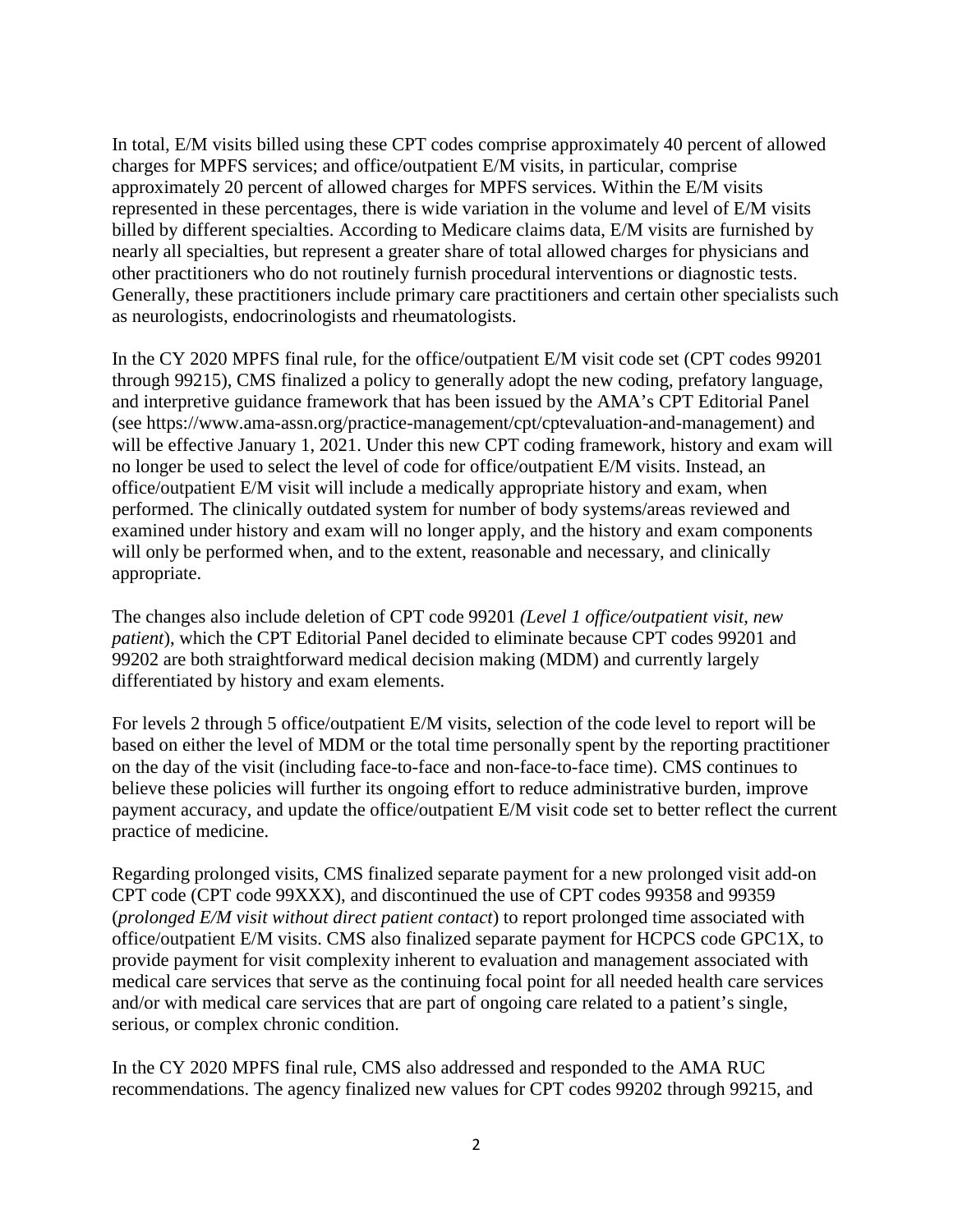assigned RVUs to the new office/outpatient E/M prolonged visit CPT code 99XXX, as well as the new HCPCS code GPC1X. These valuations were finalized with an effective date of January 1, 2021. Table 16 below provides a summary of the codes and work RVUs finalized in the CY 2020 MPFS final rule for CY 2021.

| <b>HCPCS</b><br>Code | <b>Current</b><br><b>Total Time (mins)</b> | <b>Current Work RVU</b> | <b>CY 2021</b><br><b>Total Time (mins)</b> | <b>CY 2021 Work RVU</b> |  |
|----------------------|--------------------------------------------|-------------------------|--------------------------------------------|-------------------------|--|
| 99201                | 17                                         | 0.48                    | N/A                                        | N/A                     |  |
| 99202                | 22                                         | 0.93                    | 22                                         | 0.93                    |  |
| 99203                | 29                                         | 1.42                    | 40                                         | 1.6                     |  |
| 99204                | 45                                         | 2.43                    | 60                                         | 2.6                     |  |
| 99205                | 67                                         | 3.17                    | 85                                         | 3.5                     |  |
| 99211                | ,                                          | 0.18                    | 7                                          | 0.18                    |  |
| 99212                | 16                                         | 0.48                    | 18                                         | 0.7                     |  |
| 99213                | 23                                         | 0.97                    | 30                                         | 1.3                     |  |
| 99214                | 40                                         | 1.5                     | 49                                         | 1.92                    |  |
| 99215                | 55                                         | 2.11                    | 70                                         | 2.8                     |  |
| <b>99XXX</b>         | N/A                                        | N/A                     | 15                                         | 0.61                    |  |
| GPC1X                | N/A                                        | N/A                     | 11                                         | 0.33                    |  |

TABLE 16: Summary of Codes and Work RVUs Finalized in the CY 2020 PFS Final Rule for CY 2021

### *Time Values for Levels 2-5 Office/Outpatient E/M Visit Codes*

In the CY 2020 MPFS proposed rule, CMS sought comment on the times associated with the office/outpatient E/M visits as recommended by the AMA RUC. When surveying these services for purposes of valuation, the AMA RUC requested that survey respondents consider the total time spent on the day of the visit, as well as any pre- and post-service time occurring within a timeframe of 3 days prior to the visit and 7 days after, respectively. In developing its recommendations to CMS, the AMA RUC then separately averaged the survey results for preservice, day of service, and post-service times, and the survey results for total time, with the result that, for some of the codes, the sum of the times associated with the three service periods does not match the RUC-recommended total time. The approach used by the AMA RUC to develop recommendations sometimes resulted in two conflicting sets of times: the component times as surveyed and the total time as surveyed.

Given the lack of clarity provided by commenters on the CY 2020 MPFS proposed rule about why the sum of minutes in the components would differ from the total minutes, and the agency's view and systems requirement that total time must equal the mathematical total of component times, **CMS is proposing, beginning for CY 2021, to adopt the actual total times (defined as the sum of the component times) rather than the total times recommended by the RUC for CPT codes 99202 through 99215.**

### *Add-On Codes*

In 2020, CMS finalized the HCPCS add-on code GPC1X describing the "visit complexity inherent to evaluation and management associated with medical care services that serve as the continuing focal point for all needed health care services and/or with medical care services that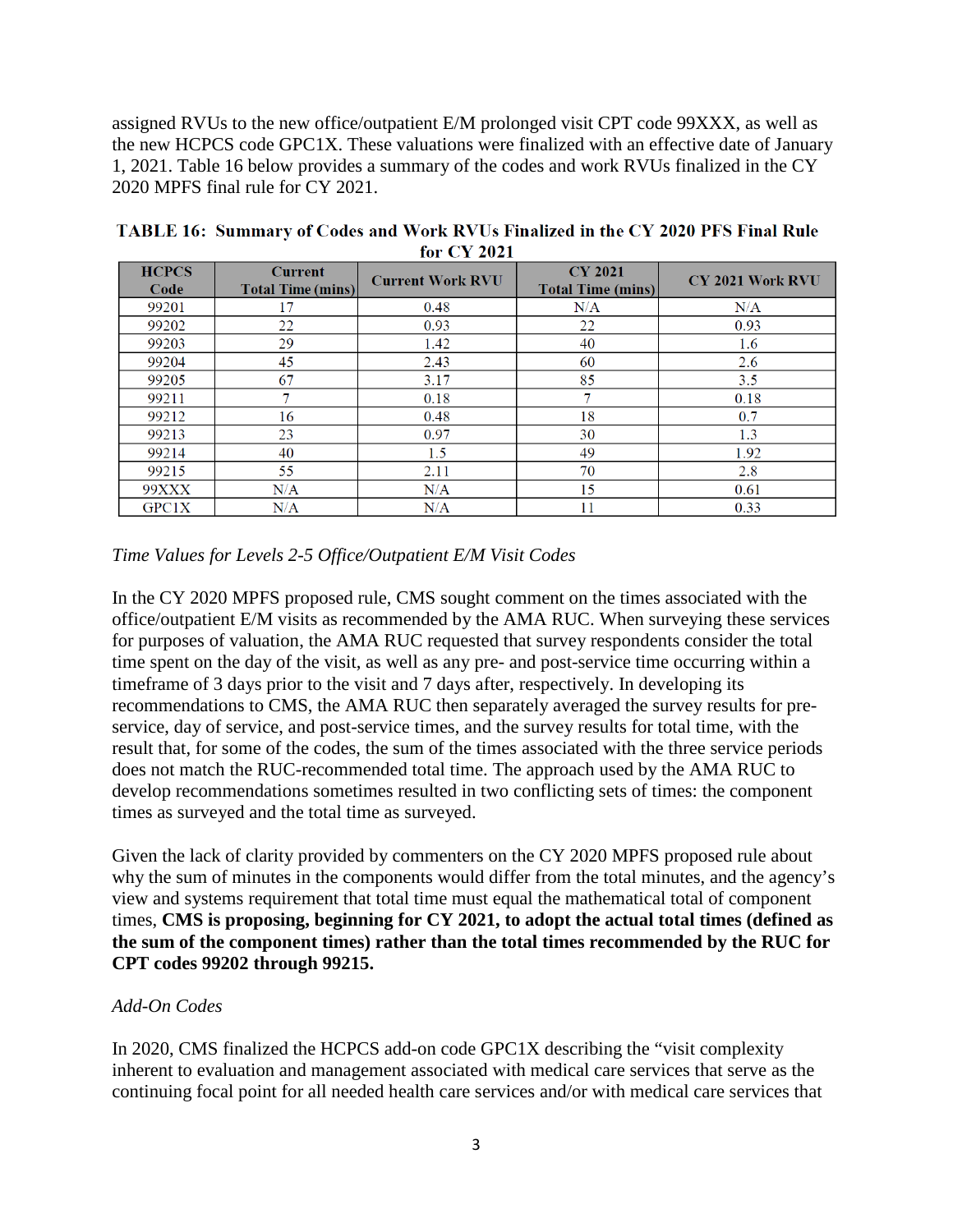are part of ongoing care related to a patient's single, serious, or complex condition." CMS stated that they were not restricting billing based on specialty, but that they did assume that certain specialties furnished these types of visits more than others.

Since the publication of the CY 2020 MPFS final rule, some specialty societies have stated that CMS's definition of this service, as articulated in the code descriptor and the associated preamble discussion, is unclear. For example, some stakeholders have suggested that HCPCS add-on code GPC1X, as currently described, could be applicable for every office/outpatient E/M visit. They have also expressed concerns regarding CMS's utilization assumptions, since the agency assumed that specialties that predominantly furnish the kind of care described by the code would bill it with every visit. Therefore, **CMS is soliciting from the public comments providing additional, more specific information regarding what aspects of the definition of HCPCS add-on code GPC1X are unclear, how they might address those concerns, and how they might refine utilization assumptions for the code.**

CMS continues to believe that the time, intensity, and PE involved in furnishing services to patients on an ongoing basis that result in a comprehensive, longitudinal, and continuous relationship with the patient and involves delivery of team-based care that is accessible, coordinated with other practitioners and providers, and integrated with the broader health care landscape, are not adequately described by the revised office/outpatient E/M visit code set.

In contrast, CMS believes HCPCS add-on code GPC1X reflects the time, intensity, and PE when practitioners furnish services that enable them to build longitudinal relationships with all patients (that is, not only those patients who have a chronic condition or single-high risk disease) and to address the majority of patients' health care needs with consistency and continuity over longer periods of time.

**With regard to the prolonged visit add-on code, CMS is proposing that when the time of the reporting physician or NPP is used to select office/outpatient E/M visit level, CPT code 99XXX could be reported when the maximum time for the level 5 office/outpatient E/M visit is exceeded by at least 15 minutes on the date of service.**

## *Global Surgical Packages and Other Related Codes*

In the CY 2020 MPFS final rule, CMS decided not to make changes to the valuation of 10- and 90- day global surgical packages to reflect changes made to values for the office/outpatient E/M visit codes while the agency continues to collect and analyze the data on the number and level of office/outpatient E/M visits that are actually being performed as part of these services.

**CMS identified and is proposing to revalue a group of code sets that include or rely upon office/outpatient E/M visit valuation, consistent with the increases in values finalized for E/M visits for 2021.** These code sets include end-stage renal disease monthly capitation payment services, transitional care management services, maternity services, cognitive impairment assessment and care planning, initial preventive physical examination and initial and subsequent annual wellness visits, emergency department visits, therapy evaluations and psychiatric diagnostic evaluations and psychotherapy services.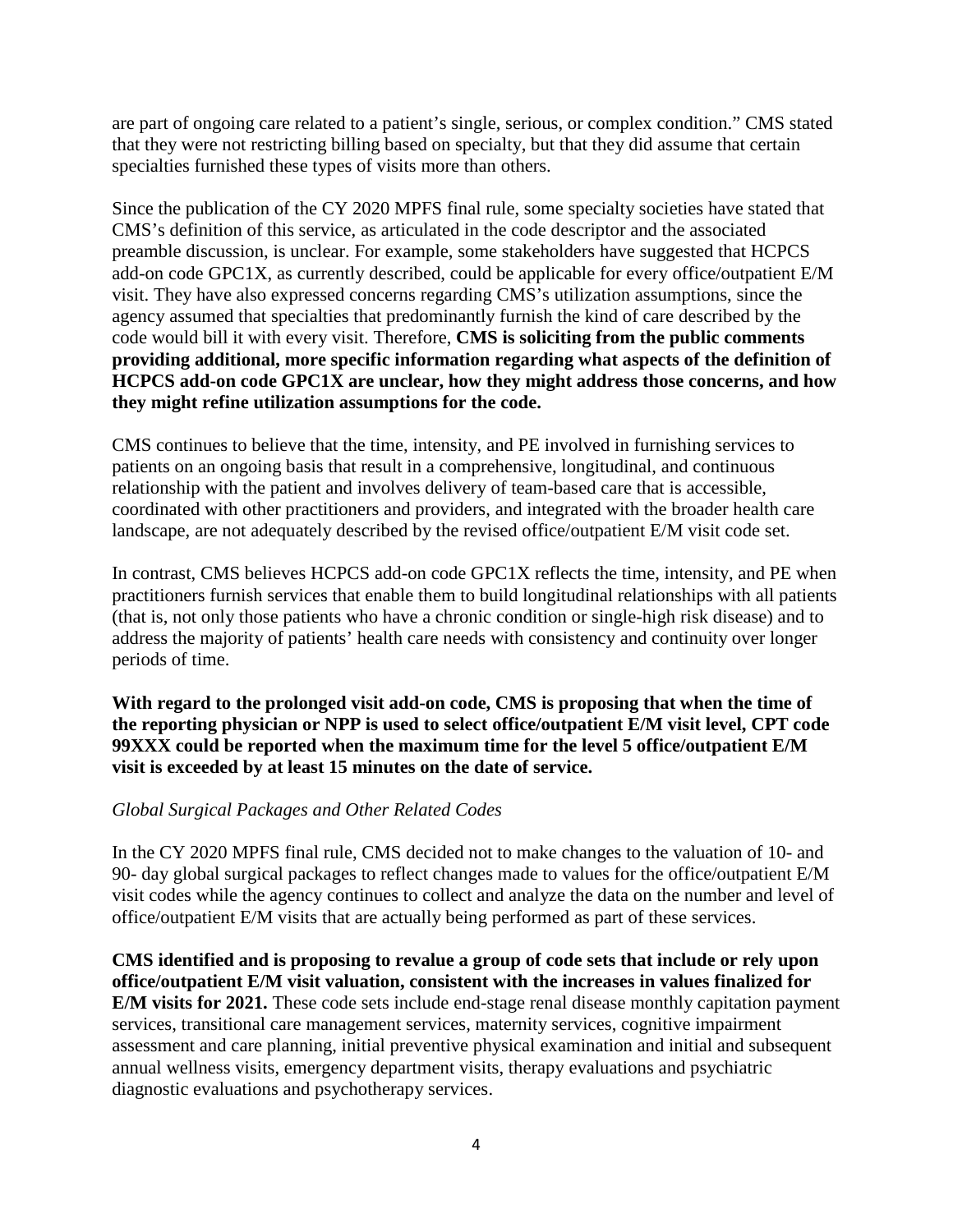# **Practice Expense** (Page 17)

### *Equipment Life Duration*

CMS received input from stakeholders including the RUC, specialty societies, and other commenters suggesting a useful life of less than 1 year for several of the new equipment items for CY 2021, and as low as three months in one case. CMS has rarely received requests for equipment useful life of less than one year in duration and notes that these very short useful life durations are significantly lower than anything in the current equipment database, and if finalized would represent major outliers when compared to the rest of the equipment.

CMS believes that equipment items with very low useful life durations represent outlier cases that are not handled appropriately by the current equipment methodology. The current equipment formula is not designed to address cases in which equipment is replaced multiple times per year, and CMS believes that applying a multi-year depreciation in these situations would not be reflective of market pricing. Therefore, **CMS proposes to treat equipment life durations of less than 1 year as having a duration of 1 year for the purpose of our equipment price per minute formula. In the rare cases where items are replaced every few months, CMS believes that it is more accurate to treat these items as disposable supplies with a fractional supply quantity as opposed to equipment items with very short equipment life durations.**

CMS welcomes comments on this proposal.

### *Equipment Maintenance*

CMS notes that they continue to investigate potential avenues for determining equipment maintenance costs, but the rule does not contain any proposals on this topic.

### *Interest Rates*

CMS does not make any proposed changes to the interest rates used in developing the equipment cost per minute calculation for CY 2021.

## *Update on Technical Expert Panel Related to Practice Expense*

CMS has contracted with the RAND Corporation to research potential improvements to CMS' Practice Expense (PE) allocation methodology and data. CMS currently uses a system for setting PE RVUs that relies on data collected in the Physician Practice Information Survey (PPIS) administered by the AMA in 2007-2008.

RAND has published its first Research Report on the topic: [https://www.rand.org/pubs/research\\_reports/RR2166.html](https://www.rand.org/pubs/research_reports/RR2166.html)

In its first report, RAND found that PPIS data are outdated and may no longer reflect the resource allocation, staffing, and cost structures that describe practitioners' requirements. For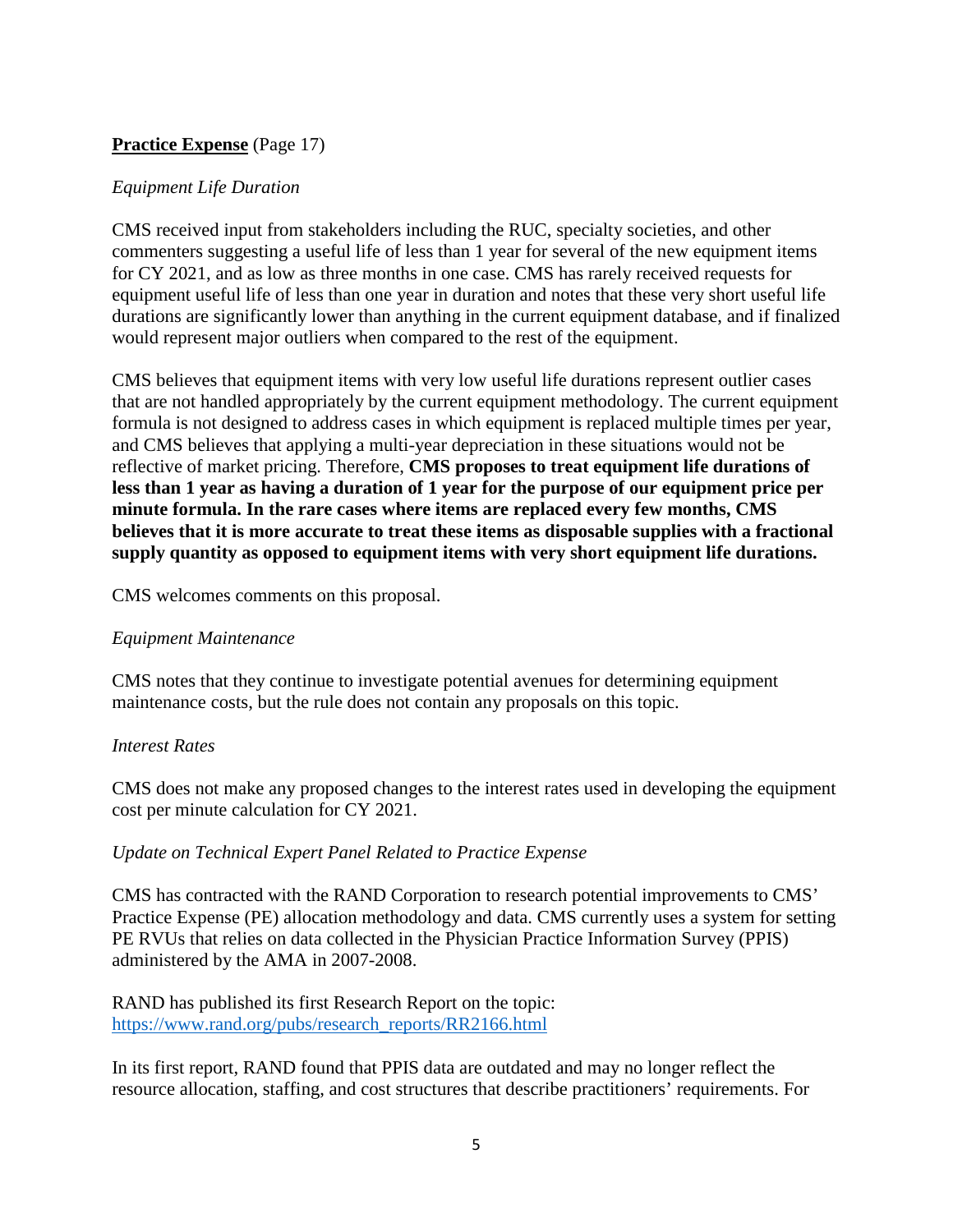example, the PPIS preceded widespread adoption of EHR technology, quality reporting programs, team-based billing codes, and hospital acquisition of physician practices. In their report, RAND also found that practice ownership is strongly associated with indirect PE, with physician-owned practices requiring 190% higher indirect PE compared to facility-owned practices. RAND found that aggregating specialties into broader categories resulted in small specialty-level impacts relative to the current system.

RAND recommends 1) considering ways to improve the allocation of PE RVUs by shifting more to the physician office setting, 2) establishing a new PE survey that can be repeated on an ongoing basis to ensure that PE RVUs reflect future changes, and 3) identifying codes with potentially misvalued PE using OPPS information.

RAND also convened a Technical Expert Panel (TEP) in January 2020. RAND has published a Summary of its Technical Expert Panel (TEP) on PE: [https://www.rand.org/pubs/working\\_papers/WR1334.html](https://www.rand.org/pubs/working_papers/WR1334.html)

Based on results of the TEP and RAND's research, CMS is interested in potentially refining PE methodology and updating the data used to make payments under the MPFS. CMS' goal is to obtain the data as soon as practicable and in a way that would allow stakeholders and CMS to examine.

**CMS is soliciting comment on how they might update the clinical labor data (historically they used Bureau of Labor statistics). CMS is also interested in holding a Town Hall meeting for stakeholders (date TBD) to provide an open forum for discussion. CMS is not making any proposals at this time; however, stakeholders are encouraged to submit public comments during the comment period or if after comment period email to CMS at [PE\\_Price\\_Input\\_Update@cms.hhs.gov.](mailto:PE_Price_Input_Update@cms.hhs.gov)**

## *Market-Based Supply and Equipment Pricing Update*

For CY 2019, CMS contracted with StrategyGen to review and update the pricing for direct practice expense supply and equipment inputs. The updated prices are to be phased in over a four-year period, with the final prices to be fully implemented in CY 2022.

For CY 2021, CMS received invoices for about a dozen supply and equipment codes for consideration. Upon review, CMS is proposing updated pricing for 6 items, including 4 that pertain to radiology: guidewire, hydrophilic (SD089); vascular sheath (SD136); catheter, RF endovenous occlusion (SD155), and nuclide rod source set (ER044). The prices for these items have all decreased for CY 2022.

### *Equipment Recommendations for Scope Systems*

For CY 2020, CMS proposed to establish 23 new equipment codes to describe scopes, scope video systems, and their associated accessories, as recommended by the RUC's Scope Equipment Reorganization Workgroup. For the eight scope equipment items that CMS received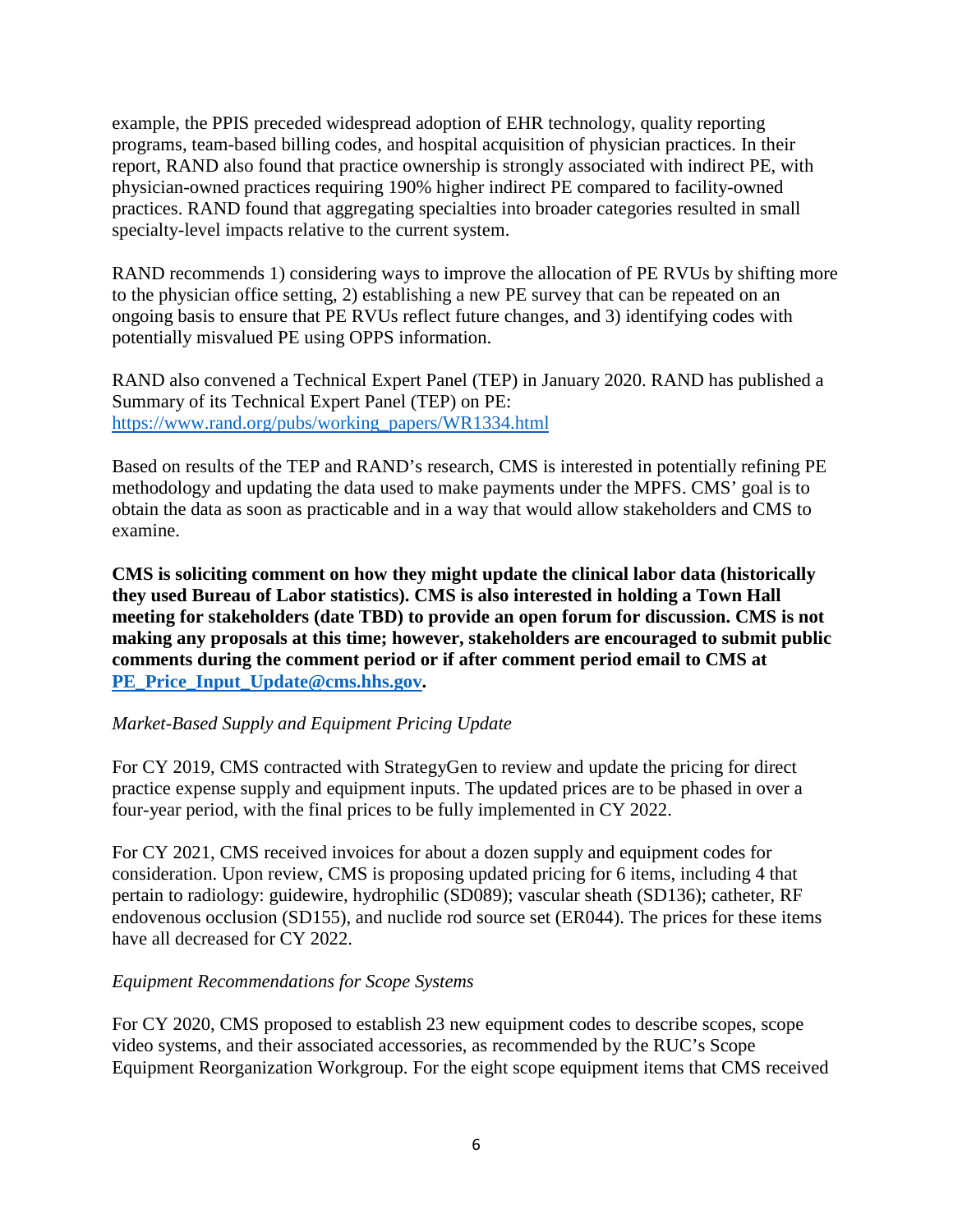invoices for, they proposed to replace the existing scopes with the new scope equipment. However, seven of the equipment items still lacked invoices for accurate pricing.

CMS states that the Scope Equipment Reorganization Workgroup did not submit any additional invoices for any of the equipment for CY 2021. CMS indicates that they are open to comments related to the seven scope equipment items that still do not have invoices, as well as the equipment codes that currently share the same price.

## **Potentially Misvalued Services Under the PFS** (Page 66)

No Radiology codes were identified as potentially misvalued, either by CMS or through the public nominations process.

## **Proposed Valuation of Specific Codes for CY 2021** (Page 229)

*Fine Needle Aspiration (CPT codes 10021, 10004, 10005, 10006, 10007, 10008, 10009, 10010, 10011, and 10012)* (Page 229)

The fine needle aspiration code family was finalized for CY 2019, with CMS accepting the RUC-recommended values for seven of the ten codes. The AMA RUC provided comment that they believed CMS had double-counted the utilization for some of the new codes, leading to the refinement of some of the code values. At the January 2020 meeting, the RUC reaffirmed the values previously recommended and resubmitted them to CMS for reconsideration. However, CMS still does not believe that utilization was erroneously double-counted for this family and states that the refined values are a result of changes in surveyed time and the relationship between the codes in the family. **CMS is proposing to maintain the values as finalized for CY2019, barring submission of any new information regarding these services.**

### **CMS is proposing refinements to the equipment times for CPT codes 10021, 10005, 10007, and 10009 based on the appropriate equipment formula.**

*Lung Biopsy-CT Guidance Bundle (CPT code 324X0)* (Page 244)

CPT codes 32405 *(Biopsy, lung or mediastinum, percutaneous needle)* and 77012 *(Computed tomography guidance for needle placement (eg, biopsy, aspiration, injection, localization device), radiological supervision and interpretation)* were identified on a screen for codes reported together 75% or more of the time. The CPT Editorial Panel then created a new code, 324X0 *(*(*Core needle biopsy, lung or mediastinum, percutaneous, including imaging guidance, when performed*)), bundling these services.

CMS disagrees with the RUC-recommended 4.00 RVU for CPT code 324X0, indicating that the value overstates the increase in intensity given the decrease in time. CMS believes there is some overlap in physician work that is not reflected in the RUC-recommended RVU. Instead, **CMS proposes 3.18 RVU for CPT code 324X0, which is the sum of the current RVUs for the component codes: 32405 at 1.68 RVU and 77012 at 1.50 RVU. CMS proposes to accept the PE inputs without refinement.**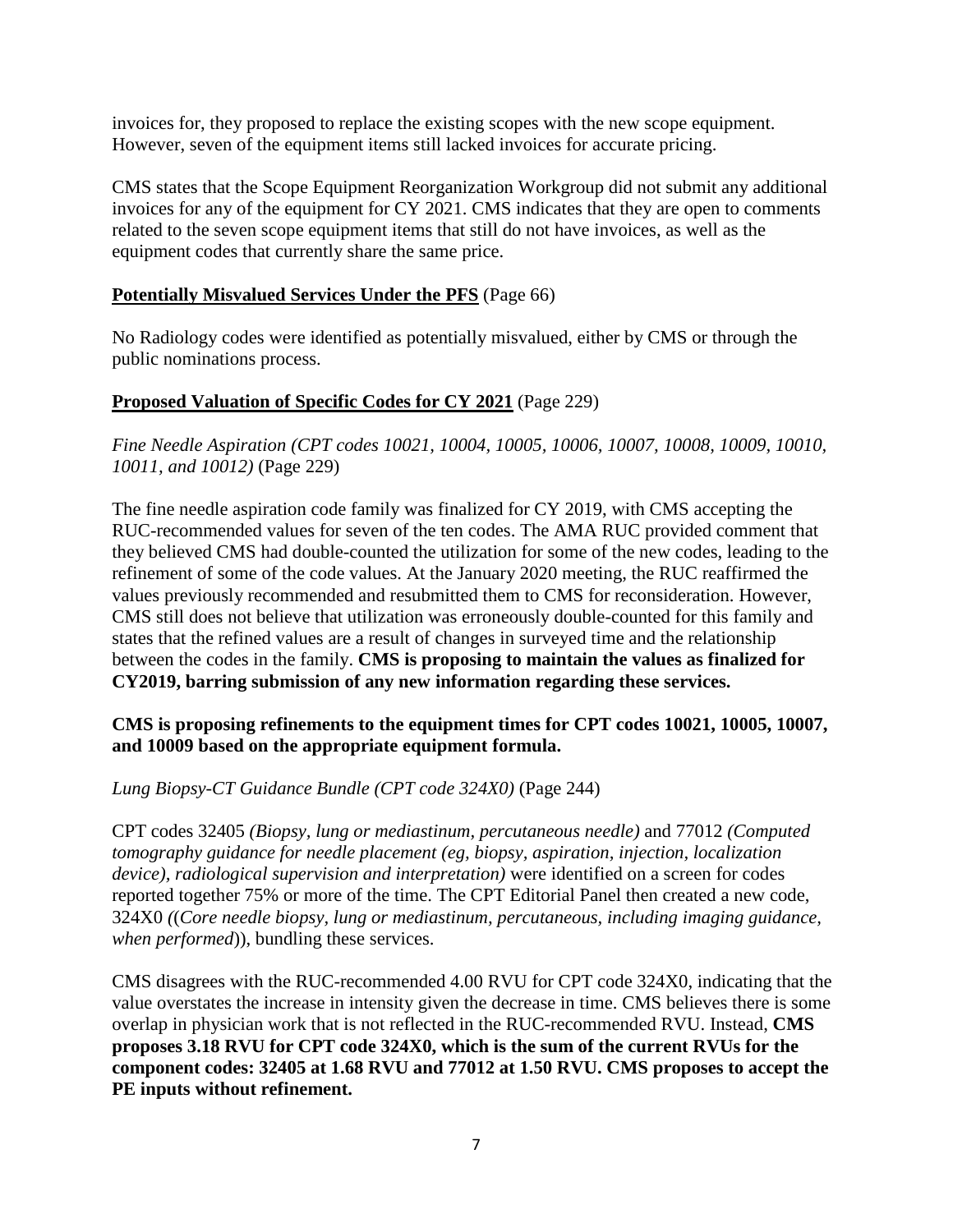### *X-Ray of Eye (CPT code 70030)* (Page 256)

CPT code 70030 *(Radiologic examination, eye, for detection of foreign body)* was identified on the CMS/Other screen for codes with Medicare utilization over 20,000. **CMS proposes to accept the RUC-recommended 0.18 RVU, which is an increase over the current value. CMS also proposes to accept the PE inputs without refinement.**

### *CT Head-Brain (CPT codes 70450, 70460, and 70470)* (Page 256)

CPT code 70450 *(Computed tomography, head or brain; without contrast material)* was publically nominated as potentially misvalued in the CY 2019 Medicare Physician Fee Schedule, citing GAO and MedPAC reports indicating that the work RVUs were overstated. The family was expanded during the survey process to include CPT codes 70460 *(Computed tomography, head or brain; with contrast material(s))* and 70470 *(Computed tomography, head or brain; without contrast material, followed by contrast material(s) and further sections)*. **CMS proposes to accept the RUC-recommended 0.85 RVU for CPT code 70450, 1.13 RVU for CPT code 70460, and 1.27 RVU for CPT code 70470. These are consistent with the current values for these codes. CMS also proposes to accept the PE inputs without refinement.**

### *Screening CT of Thorax (CPT codes 71250, 71260, 71270, and 712X0)* (Page 257)

HCPCS code G0297 *(Low dose ct scan (ldct) for lung cancer screening)* was identified on a CMS/Other screen for codes with 2017 Medicare utilization over 30,000. The RUC referred the code to the CPT Editorial Panel, which created a new CPT code for this procedure, 712X0 *(Computed tomography, thorax, low dose for lung cancer screening, without contrast material(s))*. CT chest codes 71250 *(Computed tomography, thorax; without contrast material)*, 71260 *(Computed tomography, thorax; with contrast material(s))*, and 71270 *(Computed tomography, thorax; without contrast material, followed by contrast material(s) and further sections)*, were also addressed as part of the larger code family.

CMS disagrees with the RUC-recommended 1.16 RVU for CPT code 71250, due to a reduction in physician work time. Instead, **CMS recommends 1.08 RVU based on the ratio of current to RUC-recommended intraservice time, citing CPT code 76391** *(Magnetic resonance (eg, vibration) elastography)***, which has higher physician times and a work RVU of 1.10 as support.**

CMS disagrees with the RUC-recommended 1.24 RVU for CPT code 71260 due to a reduction in physician work time. Instead, **CMS recommends 1.16 RVU based on the ratio of current to RUC-recommended intraservice time, stating that this also maintains the appropriate intra-family relativity of 0.08 increment between 71250 and 71260.**

CMS disagrees with the RUC-recommended 1.38 RVU for CPT code 71270 due to a reduction in physician work time. Instead, **CMS recommends 1.25 RVU based on a crosswalk to CPT code 93284** *(Programming device evaluation (in person) with iterative adjustment of the implantable device to test the function of the device and select optimal permanent programmed*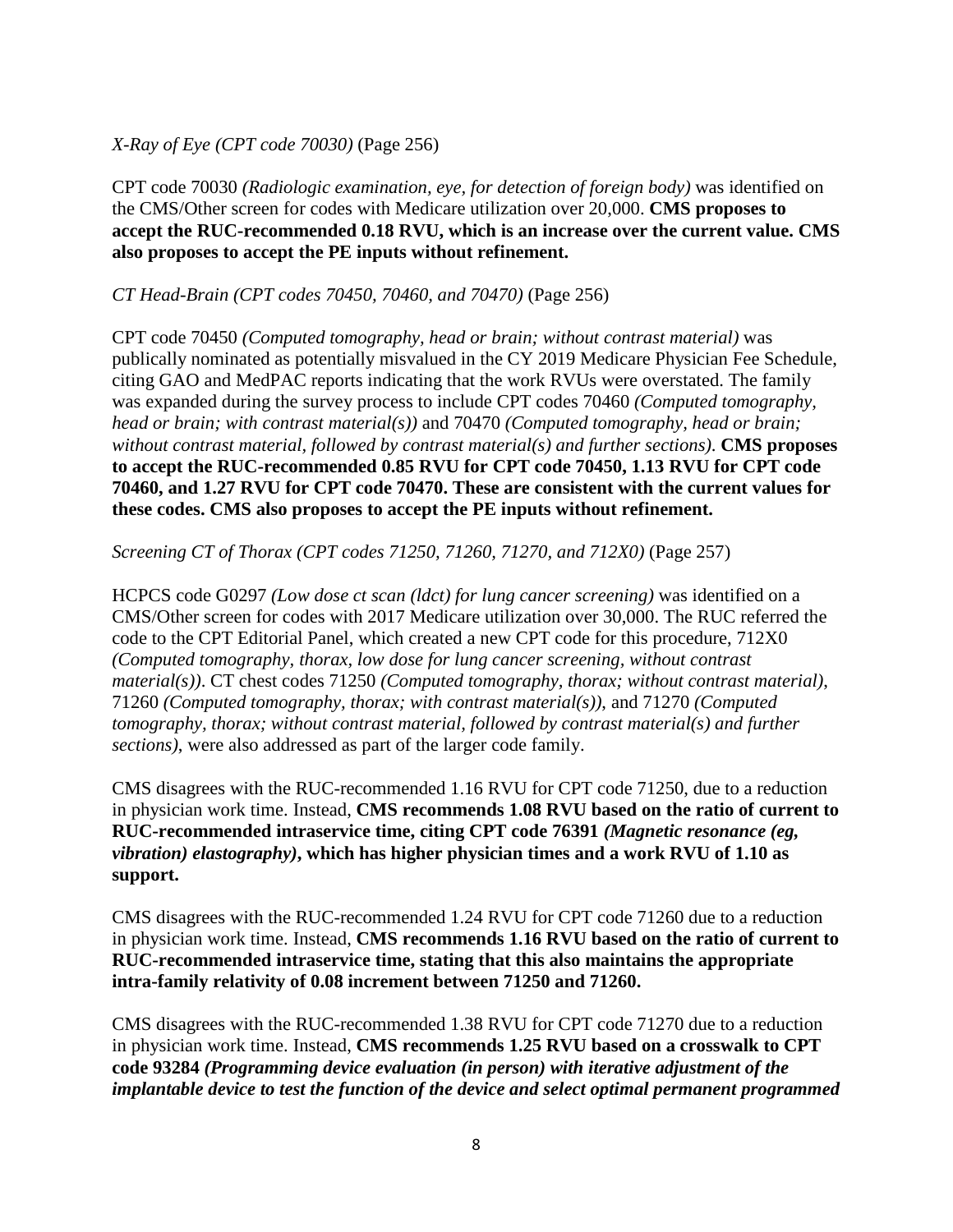*values with analysis, review and report by a physician or other qualified health care professional; multiple lead transvenous implantable defibrillator system).* **CMS notes that this value is slightly higher than values suggested by the ratio of current to RUC-recommended intraservice time.**

**CMS disagrees with the RUC-recommended 1.16 RVU for CPT code 712X0 and is proposing 1.08 RVU, equal to the proposed value for CPT code 71250.** The current code for 712X0, G0297, was originally based on 71250, but 71250 had been recently revalued. 1.08 RVU would still be an increase over the current 1.02 RVU for G0297.

**CMS is proposing to accept the direct PE inputs as recommended for CPT codes 71250, 71260, and 71270. CMS is proposing several refinements to the clinical labor inputs for 712X0 to make it more consistent with other screening codes. These refinements include reducing the RUC-recommended 3 minutes for "provide education/obtain consent" to 2 minutes and reducing the RUC-recommended 6 minutes for "Coordinate post-procedure services" to 4 minutes.**

*X-Ray Bile Ducts (CPT codes 74300, 74328, 74329, and 74330)* (Page 259)

CPT codes 74300 *(Cholangiography and/or pancreatography; intraoperative, radiological supervision and interpretation)* and 74328 *(Endoscopic catheterization of the biliary ductal system, radiological supervision and interpretation)* were identified on a CMS/Other screen for codes with 2017 Medicare utilization over 30,000. The code family was expanded to include CPT codes 74329 *(Endoscopic catheterization of the pancreatic ductal system, radiological supervision and interpretation)* and 74330 *(Combined endoscopic catheterization of the biliary and pancreatic ductal systems, radiological supervision and interpretation)*, and all four codes were surveyed.

**CMS disagrees with the RUC-recommended 0.32 RVU for CPT code 74300 and is proposing 0.27 RVU based on a crosswalk to CPT code 74021** *(Radiologic examination, abdomen; 3 or more views)***, which has similar intraservice time and 0.27 RVU. CMS supports their proposal with a second code, 93922, which has an identical intraservice time and is valued at 0.25 RVU.**

**CMS supports the RUC-recommended 0.47 RVU for CPT code 74328.**

**CMS disagrees with the RUC-recommended 0.50 RVU for CPT code 74329 and is proposing 0.47 RVU, based on a crosswalk to CPT code 74328. Both codes have identical times, and CMS states that they believe "the work involved in the biliary ductal and pancreatic ductal systems is similar," justifying their equal valuation.**

**CMS disagrees with the RUC-recommended 0.70 RVU for CPT code 74330 and is proposing 0.56 RVU.** CMS applied their time ratio methodology to CPT code 74328, resulting in their proposal of 0.56 RVU for CPT code 74330, which they are supporting with CPT code 93228 *(External mobile cardiovascular telemetry with electrocardiographic recording, concurrent computerized real time data analysis and greater than 24 hours of accessible ECG*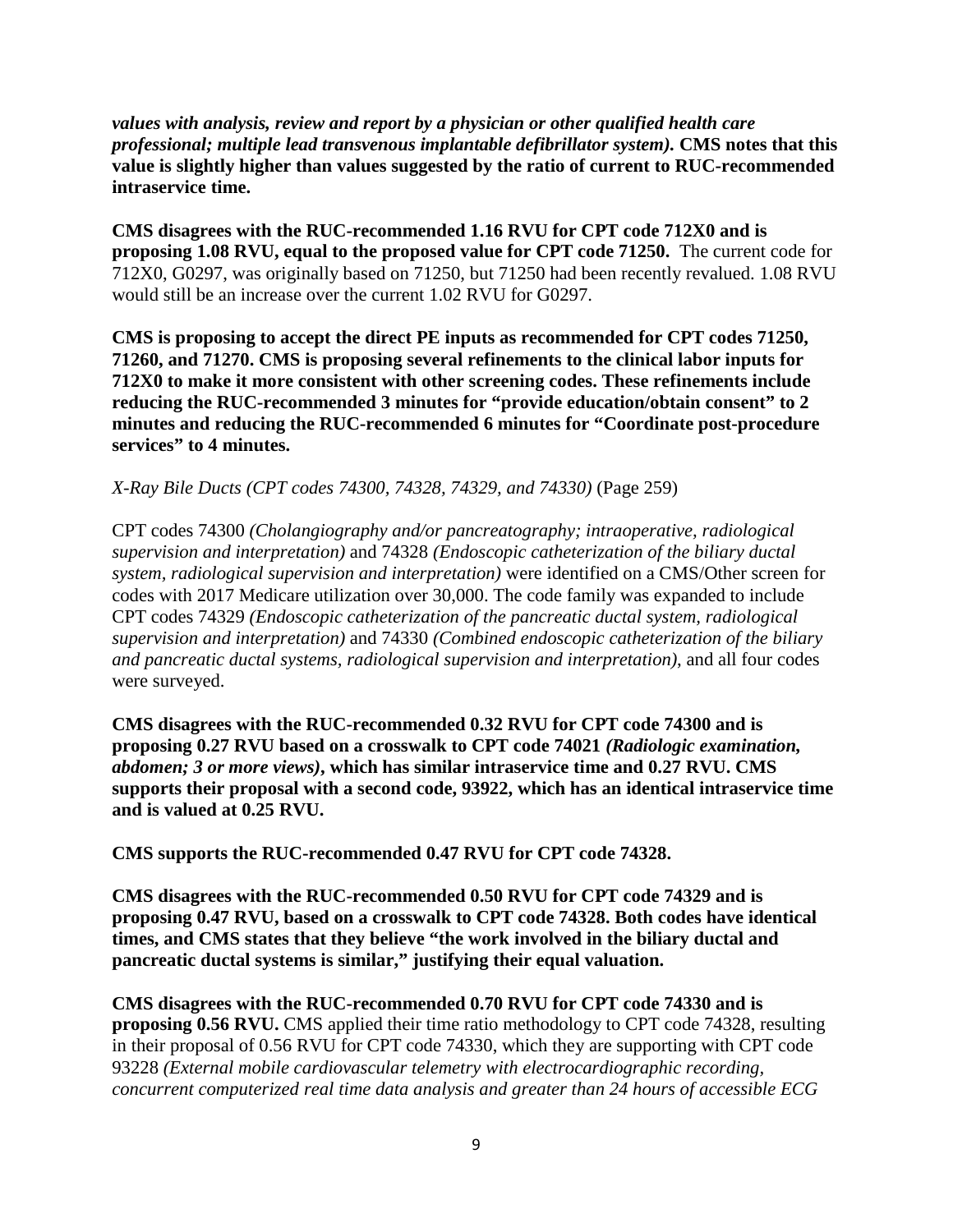*data storage (retrievable with query) with ECG triggered and patient selected events transmitted to a remote attended surveillance center for up to 30 days; review and interpretation with report by a physician or other qualified health care professional)*, which has an almost identical total time and value.

No direct PE inputs were recommended, as these codes are performed in the facility setting.

*Venography (CPT codes 75820 and 75822)* (Page 261)

CPT code 75820 *(Venography, extremity, unilateral, radiological supervision and interpretation)* was identified on a CMS/Other screen for codes with Medicare utilization over 20,000. CPT code 75822 *(Venography, extremity, bilateral, radiological supervision and interpretation)* was surveyed as part of the venography family**. CMS is proposing to accept the RUC-recommended 1.05 RVU for CPT code 75820 and 1.48 RVU for CPT code 75822. Both proposed values are higher than the current values for the codes. CMS is not proposing any refinements to the PE inputs.**

*Introduction of Catheter or Stent (CPT code 75984)* (Page 262)

CPT code 75984 *(Change of percutaneous tube or drainage catheter with contrast monitoring (eg, genitourinary system, abscess), radiological supervision and interpretation)* was reviewed by the RUC during the April 2019 meeting. **CMS is proposing to accept the RUCrecommended value of 0.83 RVU. CMS is not proposing any refinements to the PE inputs.**

*Medical Physics Dose Evaluation (CPT code 7615X)* (Page 262)

A practice expense (PE) survey was conducted to determine the appropriate direct inputs associated with CPT code 7615X *(Medical physics dose evaluation for radiation exposure that exceeds institutional review threshold, including report*). This is a new CPT code and there are no analogous services for this stand-alone service. **CMS is proposing to accept the RUCrecommended PE inputs without refinement.**

*Radiation Treatment Delivery (CPT code 77401)* (Page 264)

CPT code 77401 *(Radiation treatment delivery, superficial and/or ortho voltage, per day)* was identified on a high-volume growth screen for services with 2017 Medicare utilization over 10,000 that has increased by at least 100 percent from 2012 through 2017. This is a PE-only code.

**CMS is proposing several refinements to the clinical labor inputs for 77401. These refinements include: reducing the "clean room/equipment by clinical staff" time from 5 minutes to the standard 3 minutes and requesting additional information on the new equipment item "Lead Room", which they are proposing not to include. CMS would like more clarification on what is included in the "lead room" in order to determine accurate pricing for it as direct or indirect.**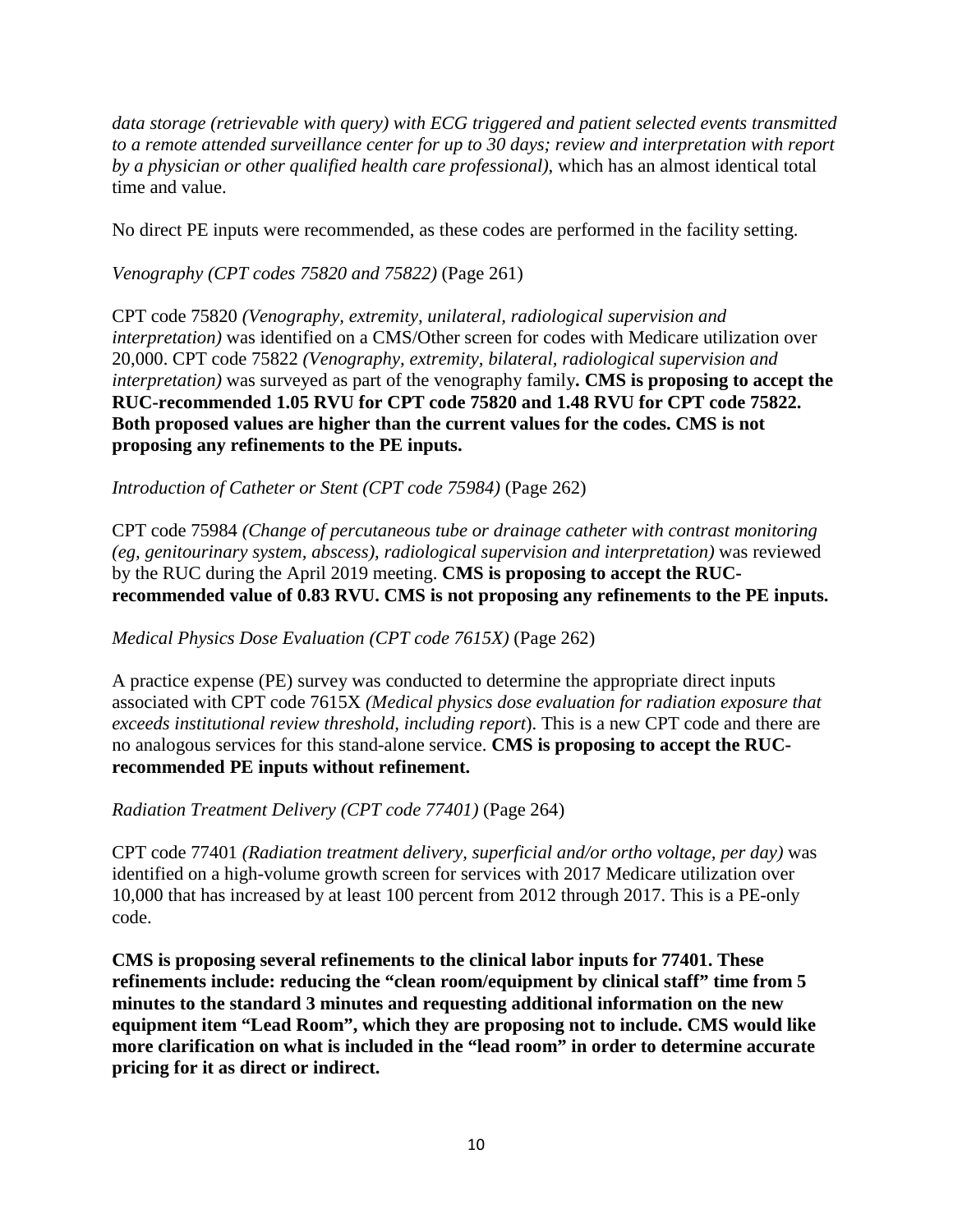*Proton Beam Treatment Delivery (CPT codes 77520, 77522, 77523, and 77525)* (Page 264)

CPT codes 77522 *(Proton treatment delivery; simple, with compensation)* and 77523 *(Proton treatment delivery; intermediate)* were identified as contractor-priced Category I codes with 2017 estimated Medicare utilization over 10,000. The code family was expanded to include CPT codes 77520 *(Proton treatment delivery; simple, without compensation)* and 77525 *(Proton treatment delivery; complex)*, and a PE survey was performed.

CMS indicates that they had some difficulty with the two new equipment items, specifically due to their high prices. Based on submitted invoices used to help price the items, the Proton Treatment Vault (ER115) is \$19,001,914 and the Proton Treatment Delivery System (ER116) is \$30,400,000, significantly higher than the current highest priced PE item in the database, which is the "SRS system, Linac" (ER082), which is \$4,233,825. CMS is concerned that adding the higher priced equipment into the database could distort relativity. Another concern is that the submitted invoices reflected some costs that could be considered direct expenses, such as building construction costs.

In light of the above concerns, **CMS proposes that the code family remain contractor priced.** If CMS were to propose active pricing for this family, the construction costs would need to be removed, substantially lowering the equipment prices. CMS would also refine the equipment times to the standard formula for highly technical equipment, which would lower the times for each equipment item by 3 minutes.

# **Telehealth** (Page 74)

Several conditions must be met for services to be added to the Medicare telehealth list. Category 1 services are services that are similar to professional consultations, office visits, and office psychiatry visits that are currently on the Medicare telehealth services list. Category 2 services are services that are not similar to those currently on the Medicare telehealth services list. For CY 2021, requests to add services to the telehealth list were due February 10, 2020.

In response to the COVID-19 public health emergency (PHE), during emergency rulemaking CMS added services to the telehealth services list on an interim final basis. Through Waiver authority in response to the COVID-19 PHE, CMS has removed the geographic and site of service originating site restrictions as well as the restrictions on the types of practitioners who may furnish telehealth services, and has allowed certain telehealth services to be furnished using audio-only technology.

At the conclusion of the PHE, these waivers and interim policies will expire, payment for Medicare telehealth services will again be limited by requirements in section 1834(m) of the Act, and CMS will return to the policies of the regular rulemaking process.

**CMS is proposing to add 9 services to the Medicare telehealth services list on a Category 1 basis for 2021.** These include: GPC1X (Visit complexity inherent to evaluation and management associated with primary medical care services that serve as the continuing focal point for all needed health care services), 99XXX (Prolonged office or other outpatient evaluation and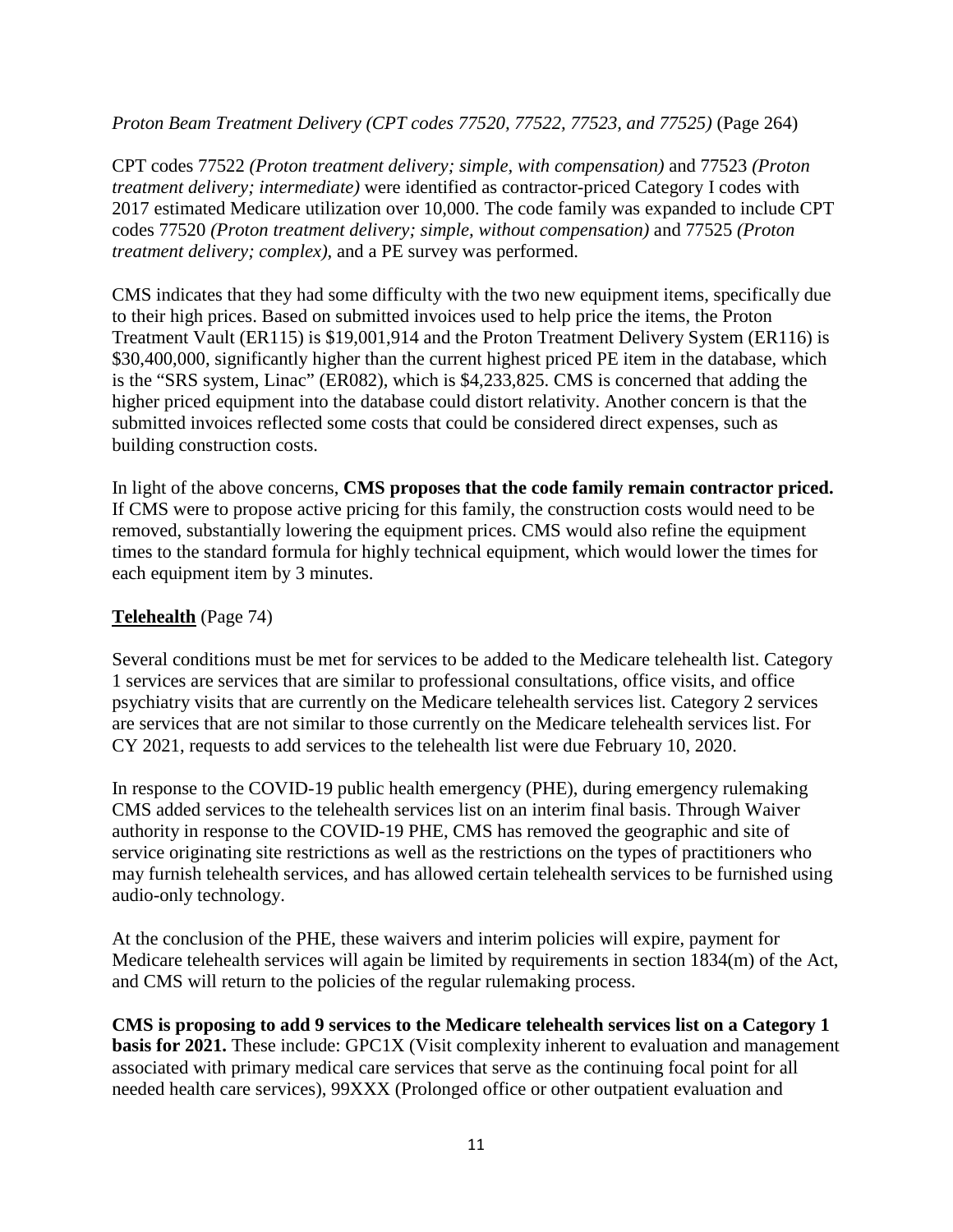management service(s) (beyond the total time of the primary procedure which has been selected using total time), requiring total time with or without direct patient contact beyond the usual service, on the date of the primary service; each 15 minutes), 90853 (Group psychotherapy (other than of a multiple-family group), 96121 (psychological and neuropsychological testing), 99483 (Cognitive Assessment and Care Planning Services), 99334 and 99335 (Domiciliary, Rest Home, or Custodial Care Services), and 99347 and 99348 (Home visits, established patients).

**CMS also proposes to create a third category of criteria for adding services to the Medicare telehealth services list on a temporary basis, which would include: the services that were added during the PHE for which there is likely to be clinical benefit when furnished via telehealth, but for which there is not yet sufficient evidence available to consider the services as permanent additions under Category 1 or Category 2 criteria.** Any service in Category 3 would remain in the telehealth services list until the end of the calendar year in which the PHE ends. CMS identified services that fit Category 3 and is proposing to include these services on the Medicare telehealth list through the calendar year of the end of the PHE. These include: domiciliary, rest home, or custodial care visits with established patients, home visits with an established patient, emergency department visits, nursing facilities discharge day management, and psychological and neuropsychological testing. CMS also invites public comment for any services added to the Medicare telehealth list during the PHE that fit these Category 3 criteria to be added to the list temporarily. CMS outlines particular services that may fit these criteria, but does not propose them (including Radiation Treatment Management services). See Table 12.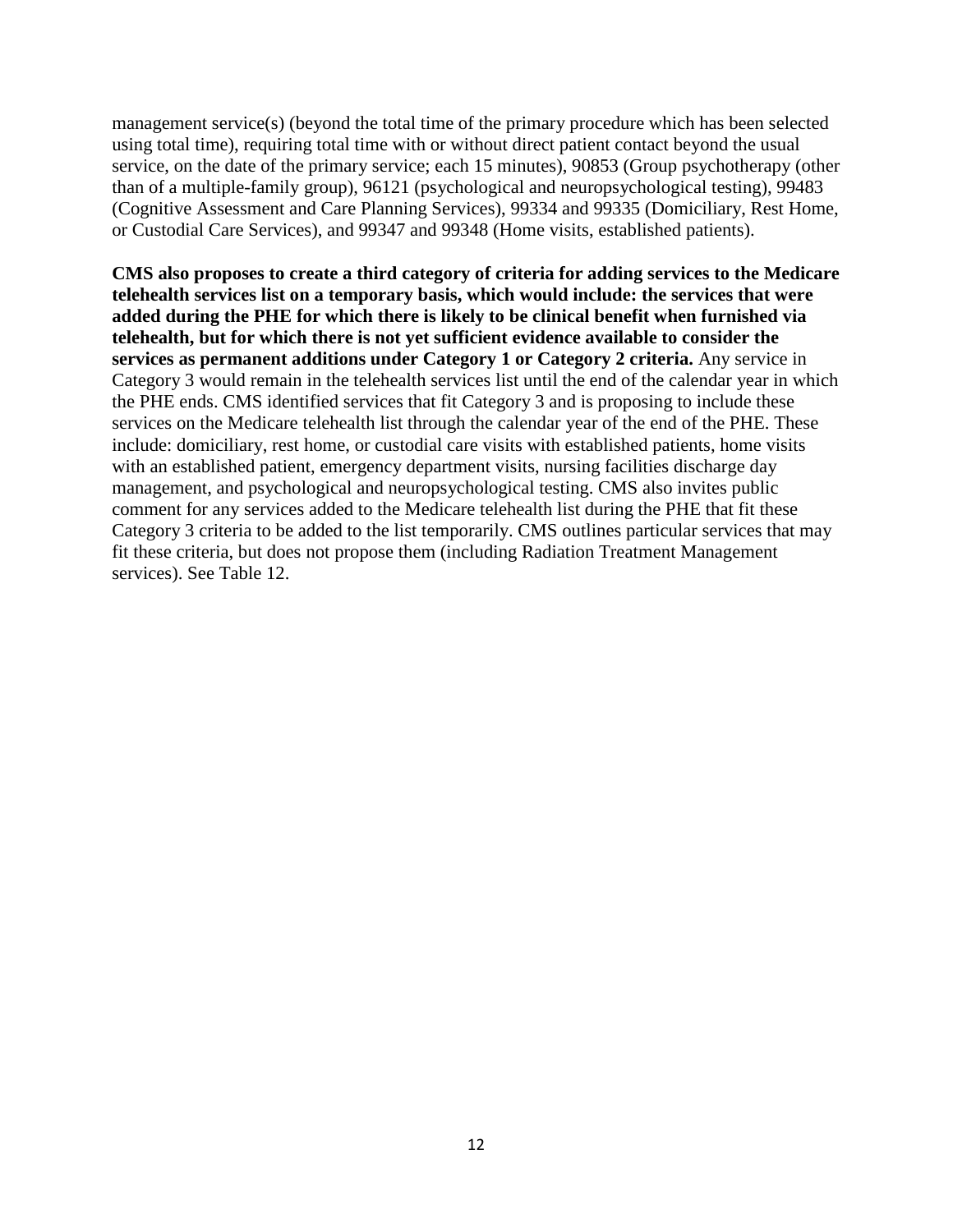| <b>Type of Service</b>                                                                                                                                                                                     | <b>Specific Services and CPT Codes</b>                                                                                                                                                                                                                                                                                                                                                                                                                                                                                                                                                                                                                                                                                                                                                                                                                                                                                                                                                                                                                                                                                                                                                                                                                                                             |  |  |
|------------------------------------------------------------------------------------------------------------------------------------------------------------------------------------------------------------|----------------------------------------------------------------------------------------------------------------------------------------------------------------------------------------------------------------------------------------------------------------------------------------------------------------------------------------------------------------------------------------------------------------------------------------------------------------------------------------------------------------------------------------------------------------------------------------------------------------------------------------------------------------------------------------------------------------------------------------------------------------------------------------------------------------------------------------------------------------------------------------------------------------------------------------------------------------------------------------------------------------------------------------------------------------------------------------------------------------------------------------------------------------------------------------------------------------------------------------------------------------------------------------------------|--|--|
| Services we are proposing for<br>1.<br>permanent addition to the<br>Medicare telehealth services<br>list                                                                                                   | Group Psychotherapy (CPT code 90853)<br>٠<br>Domiciliary, Rest Home, or Custodial Care services, Established patients<br>٠<br>(CPT codes 99334-99335)<br>Home Visits, Established Patient (CPT codes 99347- 99348)<br>٠<br>Cognitive Assessment and Care Planning Services (CPT code 99483)<br>٠<br>Visit Complexity Inherent to Certain Office/Outpatient E/Ms (HCPCS<br>٠<br>code GPC1X)<br>Prolonged Services (CPT code 99XXX)<br>۰<br>Psychological and Neuropsychological Testing (CPT code 96121)<br>۰                                                                                                                                                                                                                                                                                                                                                                                                                                                                                                                                                                                                                                                                                                                                                                                       |  |  |
| 2.<br>Services we are proposing as<br>Category 3, temporary<br>additions to the Medicare<br>telehealth services list.                                                                                      | Domiciliary, Rest Home, or Custodial Care services, Established patients<br>۰<br>(CPT codes 99336-99337)<br>Home Visits, Established Patient (CPT codes 99349-99350)<br>۰<br>Emergency Department Visits, Levels 1-3 (CPT codes 99281-99283)<br>٠<br>Nursing facilities discharge day management (CPT codes 99315-99316)<br>٠<br>Psychological and Neuropsychological Testing (CPT codes 96130-96133)<br>٠                                                                                                                                                                                                                                                                                                                                                                                                                                                                                                                                                                                                                                                                                                                                                                                                                                                                                         |  |  |
| Services we are not proposing<br>3.<br>to add to the Medicare<br>telehealth services list but are<br>seeking comment on whether<br>they should be added on either<br>a Category 3 basis or<br>permanently. | Initial nursing facility visits, all levels (Low, Moderate, and High<br>٠<br>Complexity) (CPT 99304-99306)<br>Psychological and Neuropsychological Testing (CPT codes 96136-96139)<br>٠<br>Therapy Services, Physical and Occupational Therapy, All levels (CPT<br>۰<br>97161-97168; CPT 97110, 97112, 97116, 97535, 97750, 97755, 97760,<br>97761, 92521-92524, 92507)<br>Initial hospital care and hospital discharge day management (CPT 99221-<br>۰<br>99223; CPT 99238-99239)<br>Inpatient Neonatal and Pediatric Critical Care, Initial and Subsequent<br>٠<br>(CPT 99468-99472; CPT 99475-99476)<br>Initial and Continuing Neonatal Intensive Care Services (CPT 99477-<br>۰<br>99480)<br>Critical Care Services (CPT 99291-99292)<br>٠<br>End-Stage Renal Disease Monthly Capitation Payment codes (CPT 90952,<br>۰<br>90953, 90956, 90959, and 90962)<br>Radiation Treatment Management Services (CPT 77427)<br>۰<br>Emergency Department Visits, Levels 4-5 (CPT 99284-99285)<br>٠<br>Domiciliary, Rest Home, or Custodial Care services, New (CPT 99324-<br>۰<br>99328)<br>Home Visits, New Patient, all levels (CPT 99341-99345)<br>۰<br>Initial and Subsequent Observation and Observation Discharge Day<br>۰<br>Management (CPT 99217- 99220; CPT 99224- 99226; CPT 99234-<br>99236) |  |  |

## TABLE 12: Summary of CY 2021 Proposals for Addition of Services to the Medicare Telehealth Services List

**CMS proposes that when new codes are issued to replace codes that describe the same clinical services that are currently on the Medicare telehealth services list, CMS will consider those new codes to be successor codes.**

**CMS seeks comment on whether or not to permanently waive the requirement for physician and non-physician practitioners to personally perform visits to nursing home residents, and instead allow via telehealth.**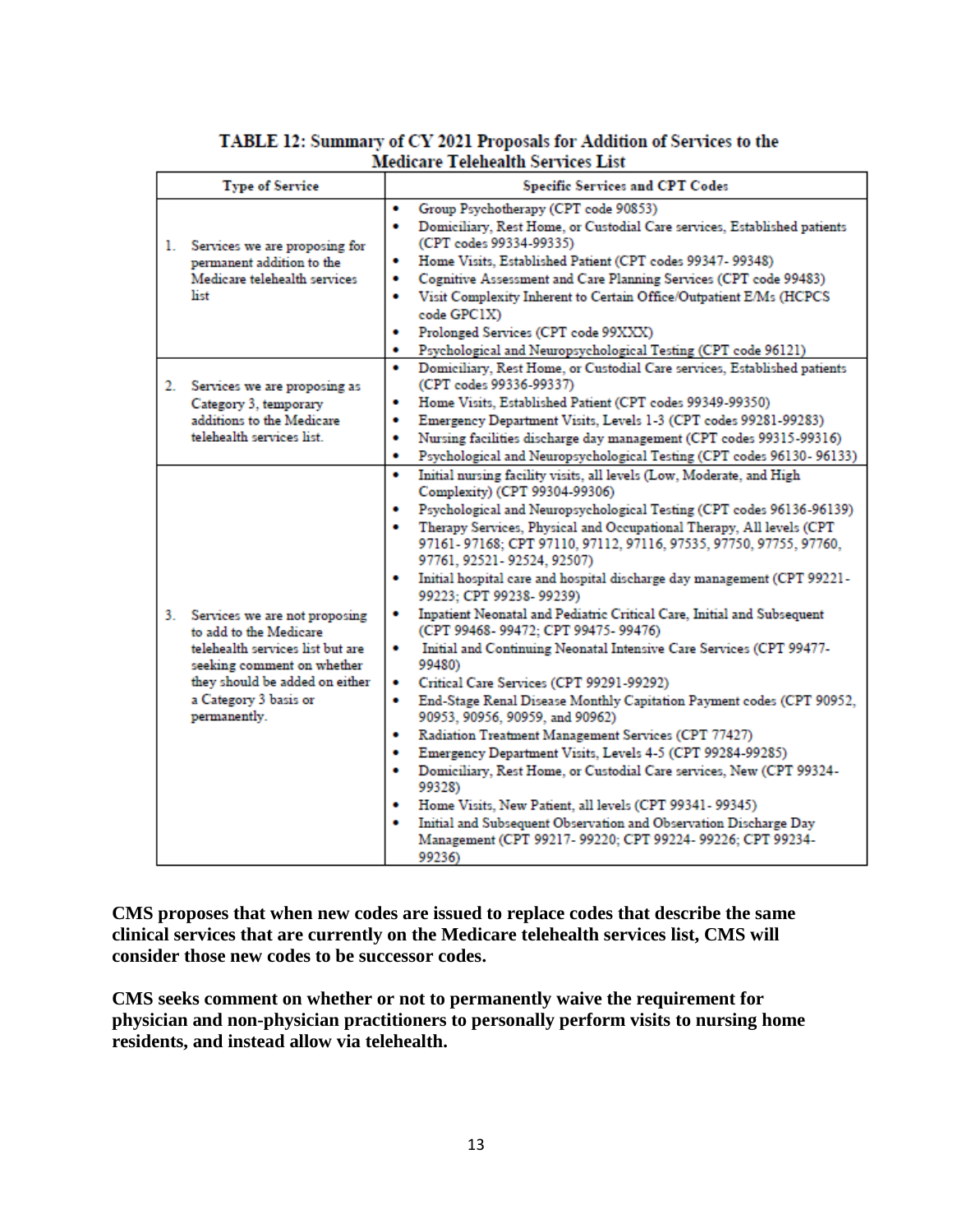**CMS seeks comment on whether frequency limitations for telehealth are burdensome and limit access to care (ex. allowing one telehealth appt. every 30 days) when services are only available through telehealth.** 

In the March 31st COVID-19 IFC, CMS allowed clinical social workers and clinical psychologists, occupational therapists (OTs), physical therapists (PTs), and speech language pathologists (SLPs) who bill Medicare directly for their services to bill HCPCS codes G2061 through G2063. **CMS is proposing adopt this PHE policy on a permanent basis. CMS is also proposing to allow billing of other communication technology based services (CTBS) by certain non-physician practitioners, consistent with the scope of these practitioners' benefit categories through the creation of two additional HCPCS G codes that can be billed by practitioners who cannot independently bill for E/M services.**

During the PHE, CMS established a payment for audio-only telephone E/M services. CMS is not proposing to continue this after the conclusion of the PHE, as they are unable to do so without PHE declaration. **CMS recognizes that the need for audio-only interaction could remain and is seeking comment on whether they should develop coding and payment for a service similar to the virtual check-in but for a longer unit of time and with an accordingly higher value. CMS is seeking input on the appropriate duration interval for such services and the resources in both work and PE that would be associated with furnishing them.**

**CMS seeks comment on whether there are additional services that fall outside the scope of telehealth services where it would be helpful to clarify that the services are inherently nonface-to-face, so do not need to be on the Medicare telehealth services list. CMS is also seeking comment on physicians' services that use evolving technologies to improve patient care that may not be fully recognized by current MPFS coding and payment, including, for example, additional or more specific coding for care management services. CMS is seeking comment on any impediments that contribute to healthcare provider burden and that may result in practitioners being reluctant to bill for CTBS.**

**CMS is proposing to clarify that services that may be billed incident-to may be provided via telehealth incident to a physicians' service and under the direct supervision of the billing professional.** 

### *Telehealth and Supervision*

During the PHE, CMS adopted an Interim Final Policy to revise the definition of direct supervision to include virtual presence of the supervising physician or practitioner using interactive technology. **CMS is proposing to extend this policy through December 31, 2021 or the end of the calendar year in which the PHE ends, whichever is later. CMS seeks comment if there should be any additional guardrails or limitations on this policy to avoid inappropriate use and potential risk. CMS is also seeking information on what risks this policy might introduce to beneficiaries as they receive care from practitioners that would supervise care virtually in this way. Further CMS is seeking comment on potential concerns around induced utilization and fraud, waste, and abuse and how those concerns might be addressed.** Finally, the agency also invites commenters to provide data and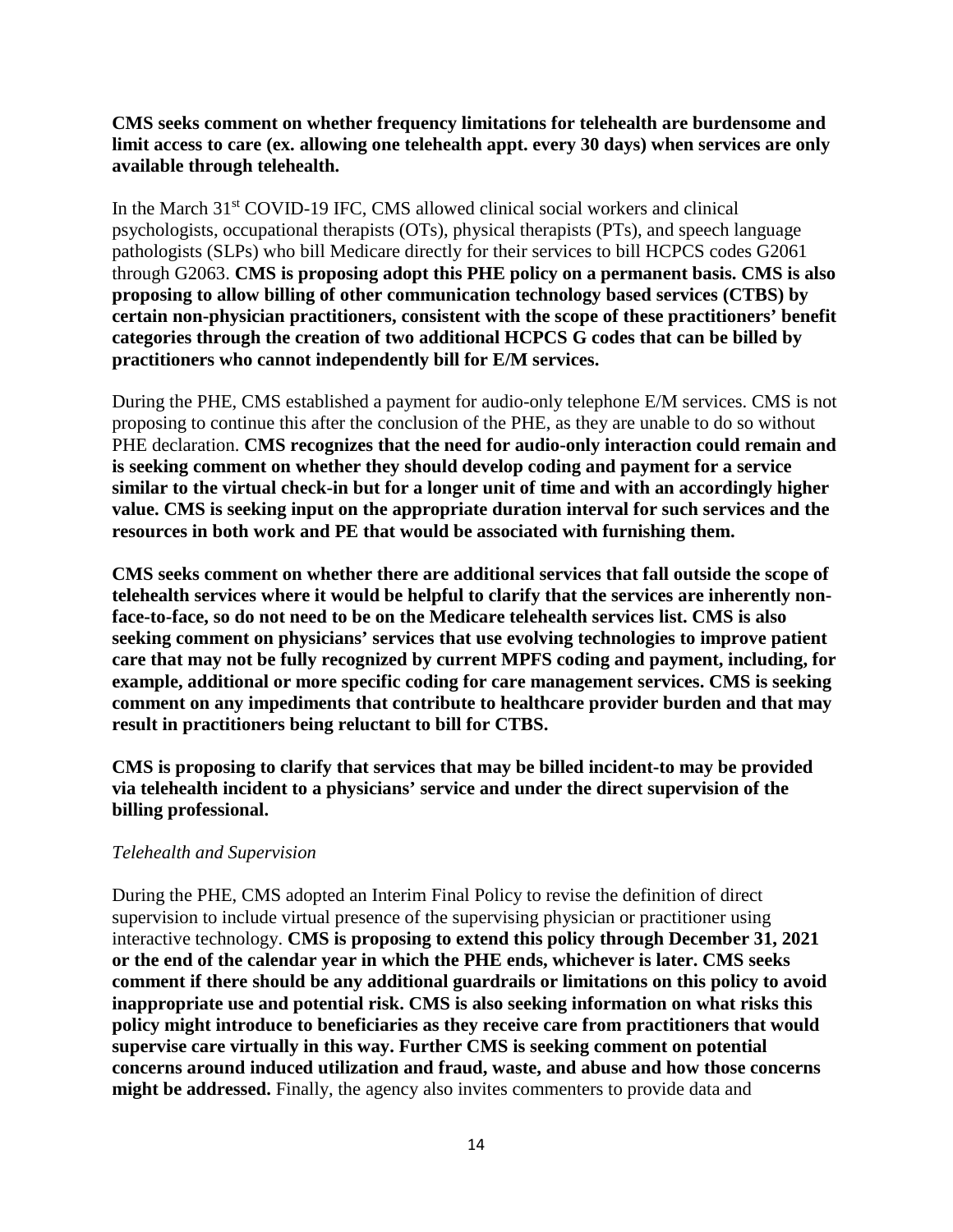information about their implementation experience with direct supervision using virtual presence during the PHE, and is interested in comments on the degree of aging and disability competency training that is required for effective use of audio/video real-time communications technology.

During the PHE, CMS adopted a policy on an interim basis to allow Medicare to make payment under the MPFS for teaching physicians when a resident furnishes Medicare telehealth services to beneficiaries while a teaching physician is present using interactive communication technology. **CMS is seeking public comment on whether they should extend or make this policy permanent.**

## **Scope of Practice and Related Issues** (Page 181)

CMS is proposing several policies consistent with the President's Executive Order 13890 on "Protecting and Improving Medicare for Our Nation's Seniors" to modify supervision and other requirements of the Medicare program that limit healthcare professionals from practicing at the top of their license (84 FR 53573, October 8, 2019, Executive Order #13890). CMS believes that physicians, NPPs, and other professionals should be able to furnish services to Medicare beneficiaries in accordance with their scope of practice and state licensure, including education and training, to the extent permitted under the Medicare statute, as long as it is not likely to result in fraud, waste or abuse. The agency believes these proposed policies may also help ensure an adequate number of clinicians, in addition to physicians are able to furnish critical services including primary care services in areas where there is a shortage of physicians. Some of the proposals may also help alleviate the opioid crisis.

Recognizing the wide variation in state laws **CMS is seeking information about the number and names of states that have licensure or scope of practice laws in place, as well as any facility-specific policies, that would impact the ability of clinicians to exercise the flexibilities the agency is proposing, to help assess the potential impact of, or challenges for, the proposed changes.** Information about specific services (service-level information) would be especially helpful. **CMS is seeking public comment on whether applicable state laws, scope of practice, and facility policies would permit practitioners to exercise the proposed flexibilities if CMS were to adopt the policies proposed in this section, and to what extent practitioners would be permitted to exercise these proposed flexibilities, such as for all diagnostic tests or only a subset.**

### *Teaching Physician and Resident Moonlighting Policies*

In the March 31st COVID-19 Interim Final Rule with Comment (IFC) and the May 1<sup>st</sup> COVID-19 IFC, CMS implemented several policies on an interim final basis related to MPFS payment for the services of teaching physicians involving residents and resident moonlighting regulations. CMS accepted comments for both of the IFCs and plans to address the IFC comments for issues in which there are proposals in this proposed rule when the MPFS final rule is published. **CMS is considering whether these policies should be extended on a temporary basis (that is, if the PHE ends in 2021, these policies could be extended to December 31, 2021 to allow for a transition period before reverting to status quo policy) or be made permanent, and is soliciting public comments on whether these policies should continue once the PHE ends.**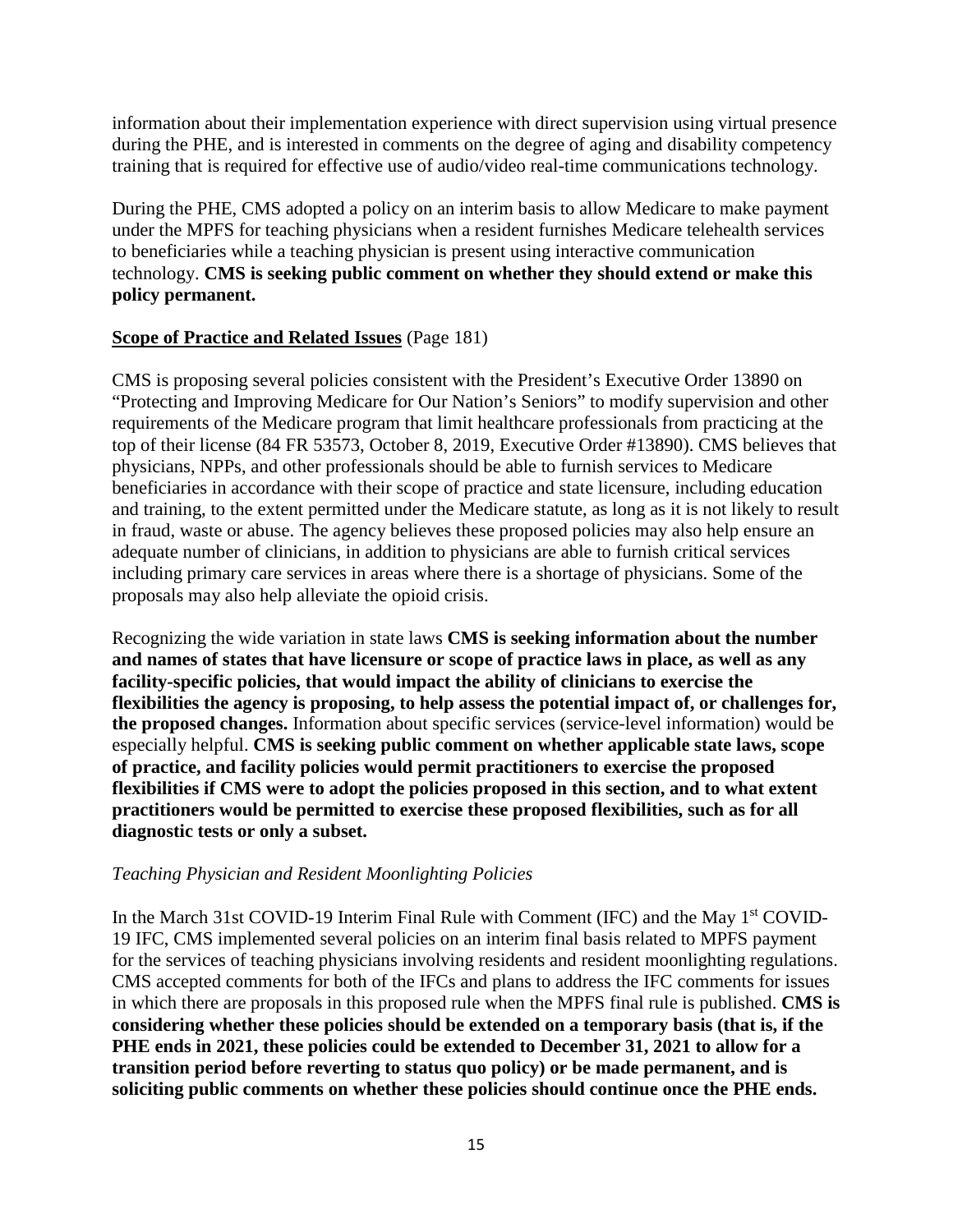Under current law, payment is made under the MPFS for services furnished in a teaching hospital setting if the services are personally furnished by a physician who is not a resident, or the services are furnished by a resident in the presence of a teaching physician, with exceptions as specified in subsequent regulatory provisions. If a resident participates in a service furnished in a teaching setting, MPFS payment is made only if the teaching physician is present during the key portion of any service or procedure for which payment is sought. The regulation states that, for the interpretation of diagnostic radiology and other diagnostic tests, MPFS payment is made if the interpretation is performed or reviewed by a physician other than a resident.

CMS adopted a policy on an interim basis during the COVID-19 PHE that the requirement for the presence of a teaching physician during the key portion of the service furnished with the involvement of a resident can be met using audio/video real-time communications technology. This policy generally requires real-time observation (not mere availability) by the teaching physician through audio and video technology, and does not include audio-only technology (for example, telephone without video). CMS also adopted a policy on an interim basis for the duration of the COVID-19 PHE to allow MPFS payment to be made for the interpretation of diagnostic radiology and other diagnostic tests if the interpretation is performed by a resident when the teaching physician is present through audio/video real-time communications technology. A physician other than the resident must still review the resident's interpretation. CMS is soliciting comments on the possible temporary (for a period after the end of the PHE emergency) or permanent extension of this policy.

CMS is concerned that continuing to permit teaching physicians to be involved through their virtual presence may not be sufficient to warrant MPFS payment to the teaching physician on a temporary or permanent basis. Absent the circumstances of the PHE, the physical, in-person presence of the teaching physician may be necessary to provide oversight to ensure that care furnished to Medicare beneficiaries is medically reasonable and necessary, and to ensure that the teaching physician renders sufficient personal services to exercise full, personal control of the key portion of the case. CMS also has concerns with patient safety when the teaching physician is only virtually present.

**CMS seeks comment to help understand how the option to provide for teaching physician presence using audio/video real-time communications technology would support patient safety for all patients and particularly for at-risk patients (for example, patients who are aged and/or who have a disability); ensure burden reduction without creating risks to patient care or increasing fraud; avoid duplicative payment between the MPFS and the IPPS for GME programs; and support emergency preparedness. CMS also invites commenters to provide data and other information on their experiences implementing this policy during the PHE.**

In the March 31st COVID-19 IFC CMS adopted a policy on an interim basis to allow Medicare to make payment under the MPFS for teaching physician services when a resident furnishes Medicare telehealth services to beneficiaries while a teaching physician is present using audio/video real-time communications technology. **CMS is considering whether this policy should be extended on a temporary basis (that is, if the PHE ends in 2021, this policy could**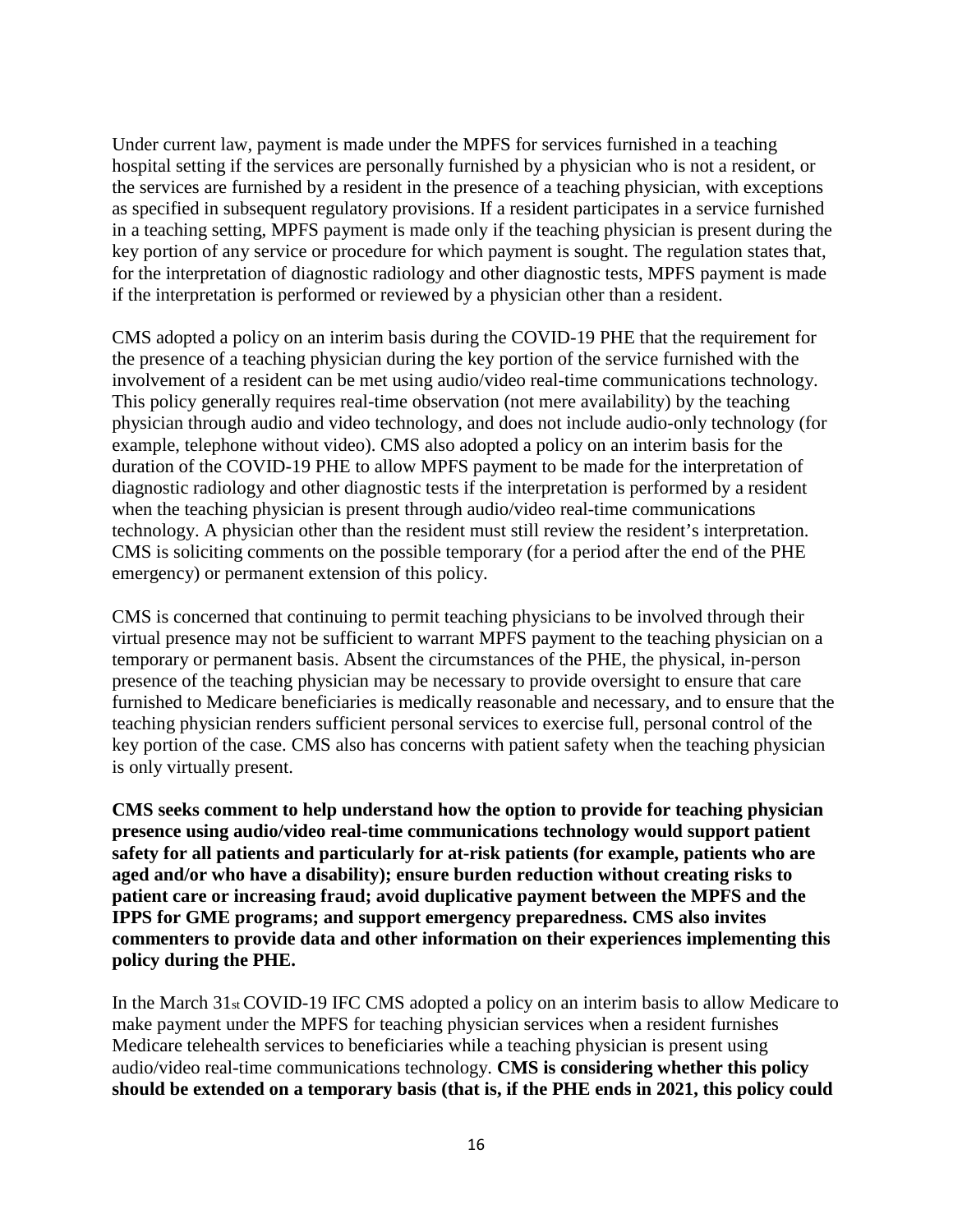**be extended to December 31, 2021 to allow for a transition period before reverting to status quo policy) or be made permanent, and is soliciting public comments on whether this policy should continue once the PHE ends.** CMS has concerns that the teaching physician may not be able to render sufficient personal and identifiable services to the patient to exercise full, personal control over the service to warrant separate payment and to ensure patient safety.

In the March  $31_{st}$  COVID-19 IFC, CMS amended its regulations to state that, during the PHE for COVID-19, the services of residents that are not related to their approved GME programs and are furnished to inpatients of a hospital in which they have their training program are separately billable physicians' services for which payment can be made under the MPFS provided that the services are identifiable physicians' services and meet the conditions for payment of physicians' services to beneficiaries in providers, the resident is fully licensed to practice medicine, osteopathy, dentistry, or podiatry by the state in which the services are performed, and the services can be separately identified from those services that are required as part of the approved GME program. Similar to the above, **CMS is seeking comment on the temporary or permanent extension of this policy.**

Under the so-called "primary care exception," Medicare makes MPFS payment in certain teaching hospital primary care centers for certain services of lower and mid-level complexity furnished by a resident without the physical presence of a teaching physician. The regulation requires that the teaching physician must not direct the care of more than four residents at a time, and must direct the care from such proximity as to constitute immediate availability (that is, provide direct supervision) and must review with each resident during or immediately after each visit, the beneficiary's medical history, physical examination, diagnosis, and record of tests and therapies. There is also a requirement that the teaching physician must have no other responsibilities at the time, assume management responsibility for the beneficiaries seen by the residents, and ensure that the services furnished are appropriate.

In the March 31st COVID-19 IFC, CMS amended its regulations to allow, during the PHE for COVID-19, all levels of office/outpatient E/M visits to be furnished by the resident and billed by the teaching physician under the primary care exception. In the May  $1<sup>st</sup>$  COVID-19 IFC, CMS further expanded the list of services included in the primary care exception during the PHE for COVID-19. CMS also allowed MPFS payment to the teaching physician for services furnished by residents via telehealth under the primary care exception if the services were also on the list of Medicare telehealth services. **CMS is seeking comment on the temporary or permanent extension of these policies.**

As part of the review of public comments, CMS will weigh and make decisions based on the potential benefits and risks associated with the potential temporary or permanent continuation, in whole or in part, of these policies. The benefits of continuation may include limiting COVID-19 exposure risk for practitioners and patients, increasing workforce capacity of teaching settings to respond to continuing effects following the PHE as practitioners may be asked to assist with the response, and increasing access so the agency does not unintentionally limit the number of licensed practitioners available to furnish services to Medicare beneficiaries, which could have the unintended consequence of limiting access to services paid under the MPFS. The risks may include the potential for duplicative payment with Medicare Part A reimbursement for graduate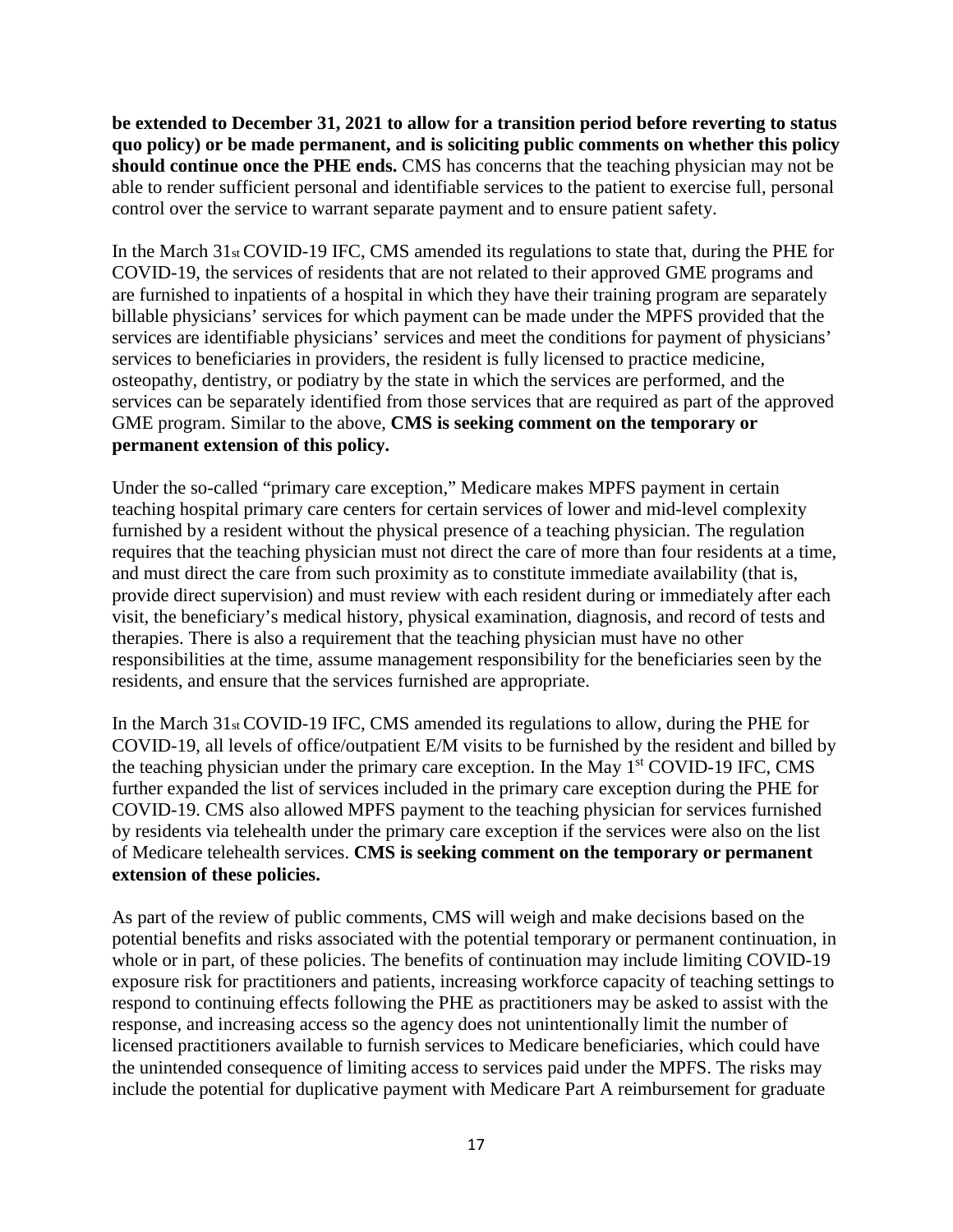medical education training programs, the potential for increases to cost-sharing for Medicare beneficiaries that could result from additional Part B claims for services furnished by the teaching physician with the involvement of residents, and potential risks to patient safety.

### *Supervision of Diagnostic Tests by Certain Non-Physician Practitioners (NPPs)*

In response to a previous request for comments, physician assistants (PAs) and nurse practitioners (NPs) recommended regulatory changes that would allow them to supervise the performance of diagnostic tests because they are currently authorized to do so under their state scope of practice rules in many states. In the May 1<sup>st</sup> COVID-19 IFC, CMS established on an **interim basis during the COVID-19 PHE, a policy to permit these and certain other NPPs to supervise diagnostic tests.**

**CMS now proposes to make those changes permanent.** The agency is planning to address comments they receive on their proposals included in this proposed rule and comments received on the May 1st COVID-19 IFC simultaneously in the final rule since the comment period for the May 1, 2020 COVID-19 IFC closed on July 7, 2020.

Prior to the COVID-19 PHE, physicians, NPs, CNSs, PAs, certified nurse-midwives (CNMs), clinical psychologists (CPs), and clinical social workers (CSWs) who are treating a beneficiary for a specific medical problem may order diagnostic tests when they use the results of the tests in the management of the beneficiary's specific medical problem. However, generally only physicians were permitted to supervise diagnostic tests.

In light of stakeholder feedback to CMS on identifying additional Medicare regulations that contain more restrictive supervision requirements than existing state scope of practice laws, or that limit health professionals from practicing at the top of their license, effective January 1, 2021, **CMS is proposing to amend the rule to allow NPs, CNSs, PAs or CNMs to supervise diagnostic tests on a permanent basis as allowed by state law and scope of practice.** These NPPs have separately enumerated benefit categories under Medicare law that permit them to furnish services that would be physician's services if furnished by a physician, and are authorized to receive payment under Medicare Part B for the professional services they furnish either directly or "incident to" their own professional services, to the extent authorized under state law and scope of practice.

**CMS is also proposing to amend on a permanent basis, the regulation specifying that diagnostic tests performed by a PA in accordance with their scope of practice and State law do not require the specified level of supervision assigned to individual tests, because the relationship of PAs with physicians would continue to apply. CMS is also proposing to make permanent the removal of the parenthetical, previously made as part of the May 1, 2020 COVID-19 IFC that required a general level of physician supervision for diagnostic tests performed by a PA.**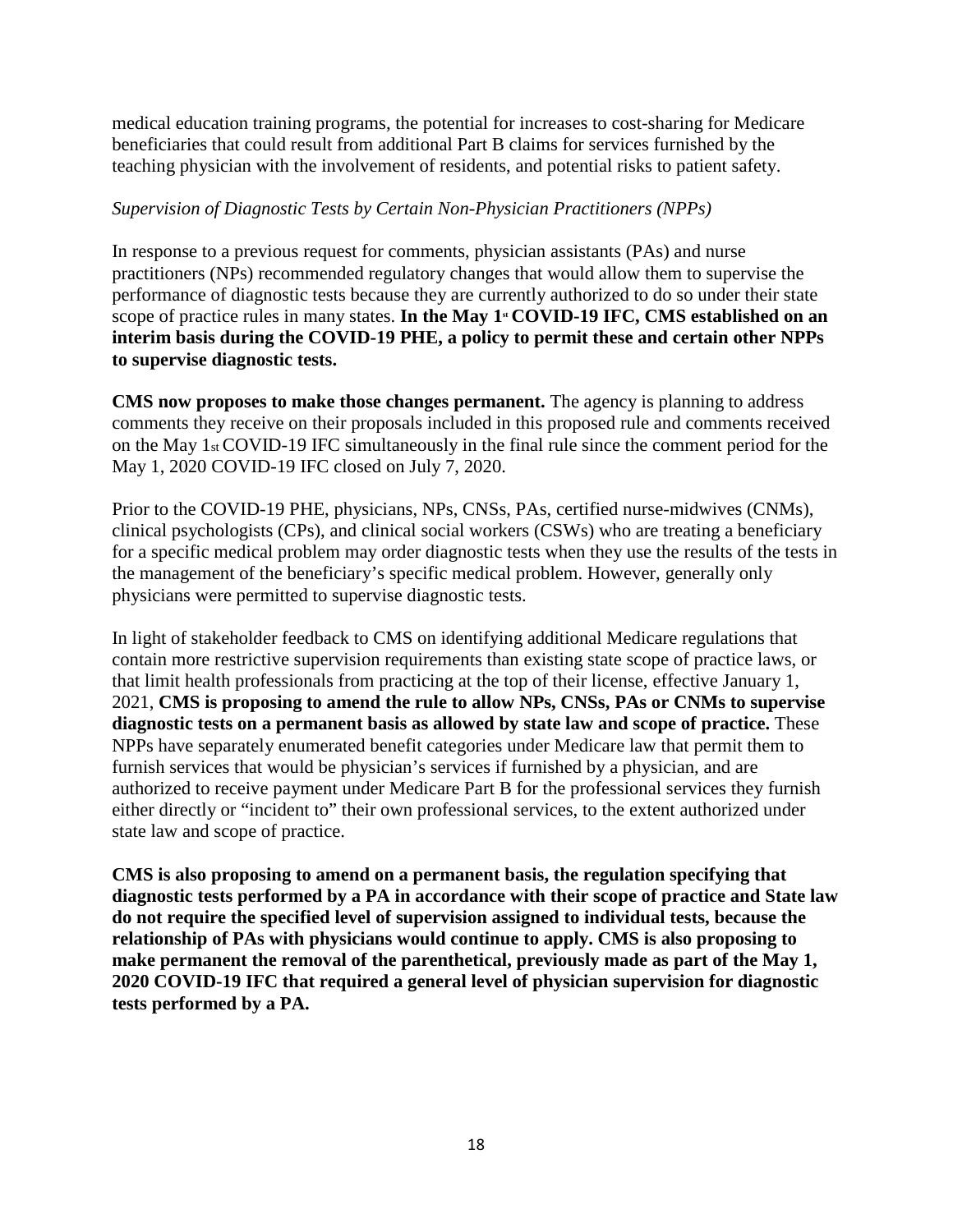### *Medical Record Documentation*

As we established in the CY 2020 PFS final rule, and expressed in the May 1st COVID-19 IFC, any individual who is authorized under Medicare law to furnish and bill for their professional services, whether or not they are acting in a teaching role, may review and verify (sign and date) the medical record for the services they bill, rather than re-document, notes in the medical record made by physicians, residents, nurses, and students (including students in therapy or other clinical disciplines), or other members of the medical team.

## **Proposal to Remove Selected National Coverage Determinations (NCDs)** (Page 523)

**CMS is proposing to use the rulemaking process to use the criterion established in 2013 to regularly identify and remove NCDs that no longer contain clinically pertinent and current information, in other words those items and services that no longer reflect current medical practice, or that involve items or services that are used infrequently by beneficiaries.** CMS is proposing this change of vehicle because removing a NCD changes a substantive legal standard related to Medicare coverage and payment for items and services under section 1871(a)(2) of the Act. Eliminating an NCD for items and services that were previously covered means that the item or service will no longer be automatically covered by Medicare. Instead, the coverage determinations for those items and services will be made by Medicare Administrative Contractors (MACs). On the other hand, if the previous NCD barred coverage for an item or service under title XVIII (that is, national noncoverage NCD), a MAC would now be able to cover the item or service if the MAC determined that such action was appropriate under the statute. Removing a national non-coverage NCD may permit access to technologies that may now be beneficial for some uses. As the scientific community continues to conduct research that produces new evidence, the evidence base we previously reviewed may have evolved to support other policy conclusions.

Per the guidance issued in 2013, CMS may consider an older NCD for removal if, among other things, any of the following circumstances apply:

- CMS believes that allowing local contractor discretion to make a coverage decision better serves the needs of the Medicare program and its beneficiaries.
- The technology is generally acknowledged to be obsolete and is no longer marketed.
- In the case of a noncoverage NCD based on the experimental status of an item or service, the item or service in the NCD is no longer considered experimental.
- The NCD has been superseded by subsequent Medicare policy.
- The national policy does not meet the definition of an "NCD" as defined in sections 1862(l) or 1869(f) of the Act.
- The benefit category determination is no longer consistent with a category in the Act.

**CMS is interested in public comments that may identify other reasons for proposing to remove NCDs.** The agency is also interested in whether the time-based threshold of "older" which was designated as 10 years in the 2013 notice continues to be appropriate or whether stakeholders believe a shorter period of time or some other threshold criterion unrelated to time is more appropriate.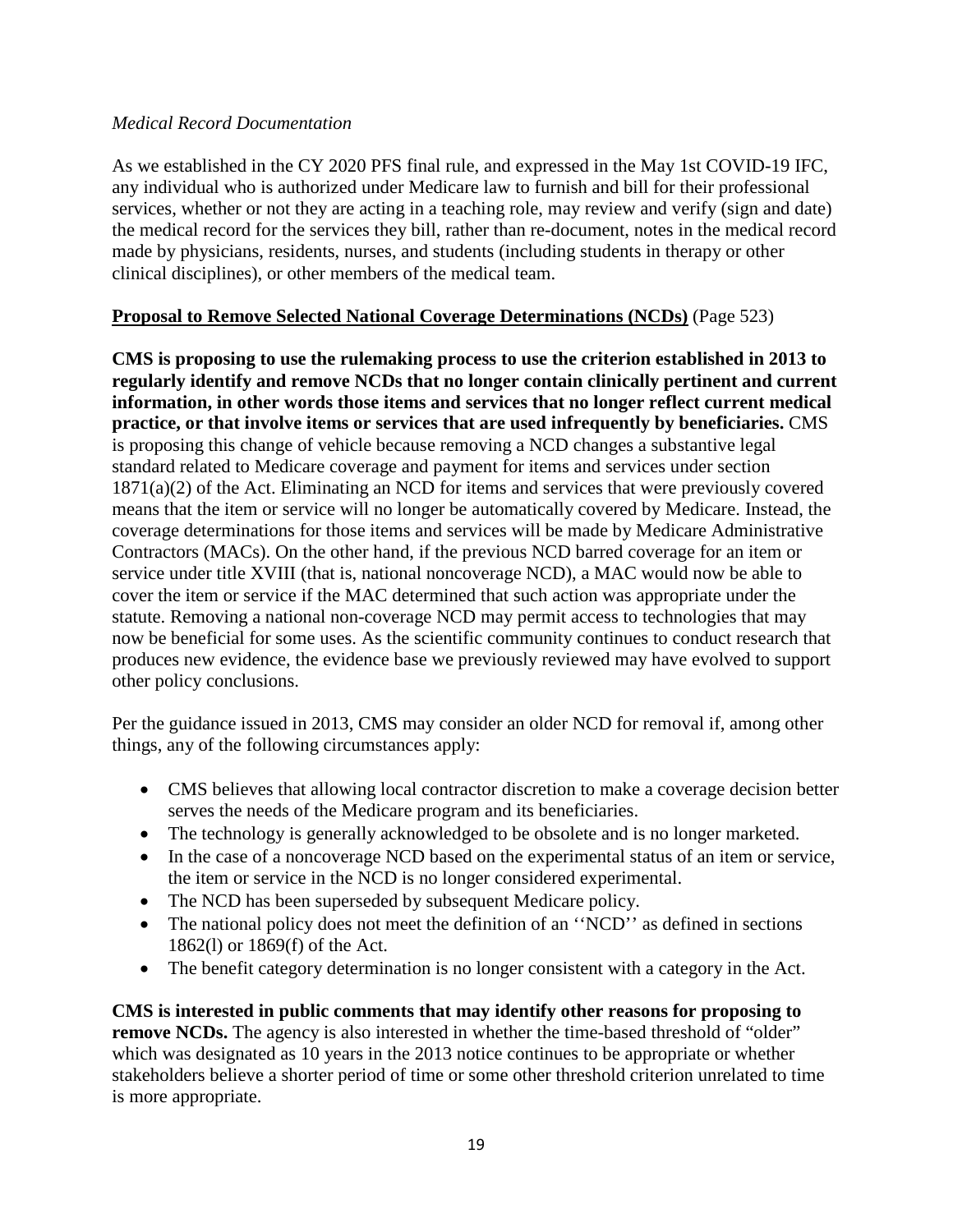## **CMS requests comment on the nine NCDs listed in Table 37 (below), as well as comments recommending other NCDs for CMS to consider for future removal.**

| <b>NCD Manual Citation</b> | <b>Name of NCD</b>                                                         |
|----------------------------|----------------------------------------------------------------------------|
| 20.5                       | Extracorporeal Immunoadsorption (ECI) using Protein A Columns (01/01/2001) |
| 30.4                       | Electrosleep Therapy                                                       |
| 100.9                      | Implantation of Gastroesophageal Reflux Device (06/22/1987)                |
| 110.14                     | Apheresis (Therapeutic Pheresis) (7/30/1992)                               |
| 110.19                     | Abarelix for the Treatment of Prostate Cancer (3/15/2005)                  |
| 190.1                      | <b>Histocompatability Testing</b>                                          |
| 190.3                      | Cytogenetic Studies (7/16/1998)                                            |
| 220.2.1                    | Magnetic Resonance Spectroscopy (09/10/2004)                               |
| 220.6.16                   | FDG PET for Inflammation and Infection (03/19/2008)                        |

#### **TABLE 37: Proposed NCDs for Removal**

### NCD #220.2.1 *Magnetic Resonance Spectroscopy*

MRS can determine the relative concentrations and physical properties of a variety of biochemicals and has the potential to probe a wide range of metabolic pathways in different human tissue. Although MRS is mostly used in assessing brain tissue, it also offers potential applicability to breast, prostate, hepatic, and other cancers. External stakeholders suggested this NCD might be outdated, noting the 2004 broad noncoverage determination for all indications was based on evidentiary review for one limited indication, the diagnosis of brain tumors. As the scientific evidence evolves and the clinical utility develops across various indications, the restrictive scope of the 2004 NCD may prohibit appropriate local coverage determinations.

### NCD #220.6.16 FDG PET for Inflammation and Infection

The decision to use FDG PET for inflammation and infection is multifactorial and depends on: whether conventional diagnostics have been unsuccessful, the stage of the underlying pathophysiological condition in the affected tissues, and the sensitivity and specificity of FDG PET to inform the differential diagnosis or course of disease, among other factors. For some inflammatory and infectious conditions, there is no overall agreement in the current literature about the added value of FDG PET for this indication. Conversely, leaving such determinations to local contractor discretion builds in flexibility to tailor coverage decisions to the pertinent facts of a patient's case and considering any added benefit of FDG PET in establishing a diagnosis and treatment plan that might link the PET imaging to an improved patient outcome.

### **Medicare Shared Savings Program** (Page 424)

Eligible groups of providers and suppliers may participate in the Shared Savings Program by forming or participating in an Accountable Care Organization (ACO). Under the Medicare Shared Savings Program (MSSP), participants in an ACO continue to receive traditional Medicare fee-for-service (FFS) payments under Parts A and B, but the ACO may be eligible to receive a shared savings payment if it meets specified quality and savings requirements.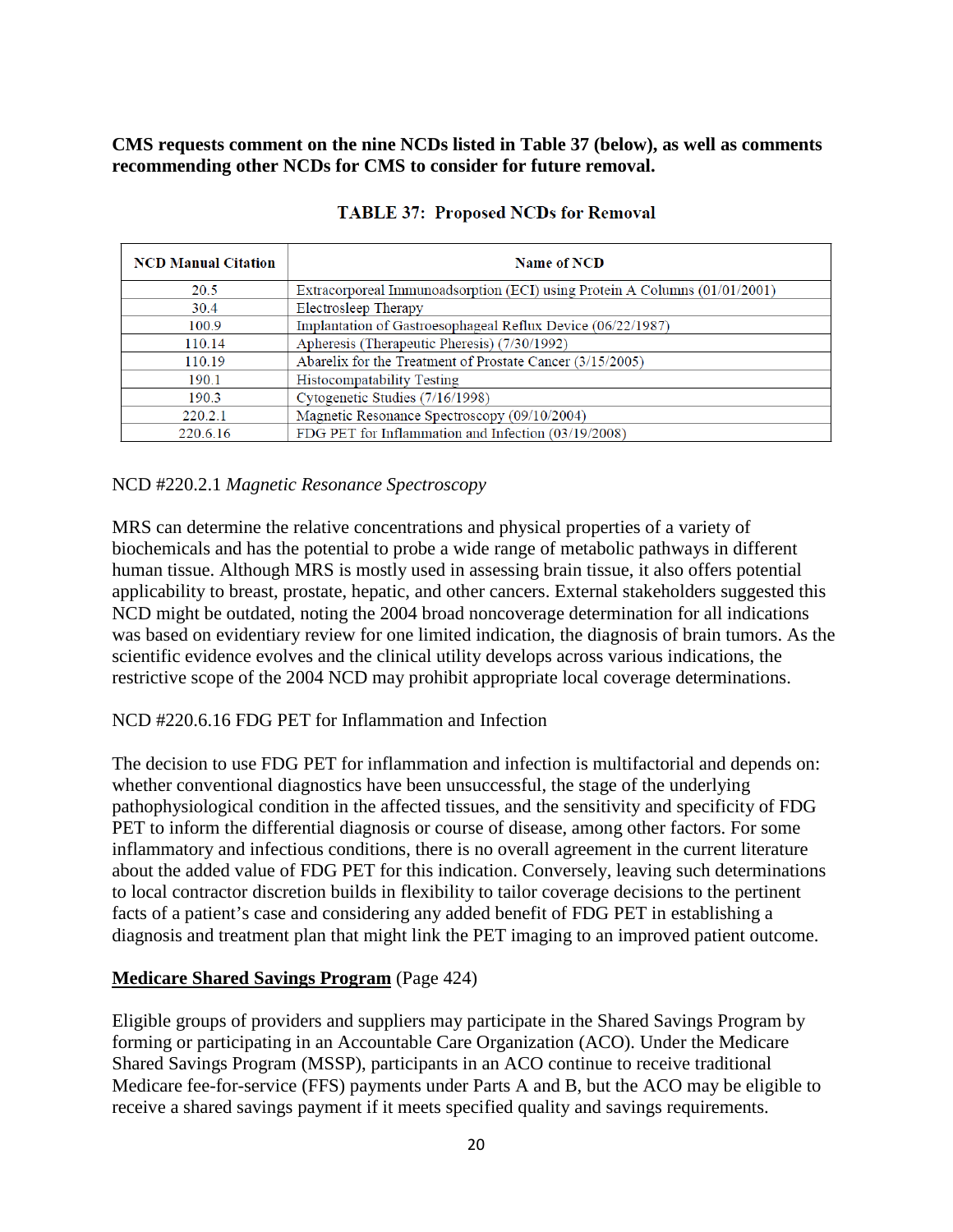In the May 8<sup>th</sup> COVID-19 IFC, CMS modified MSSP policies to: 1) allow ACOs whose current agreement period ends December 31<sup>st</sup> 2020 the option to extend one year and allow ACOs on the BASIC track the option to elect to maintain their current level of participation for performance year 2021; 2) adjust program calculations to remove payment amounts for episodes of care for treatment of COVID-19; 3) expand the definition of primary care services for purposes of determining beneficiary assignment; and 4) clarified the applicability of the program's extreme and uncontrollable circumstances policy to mitigate shared losses for the PHE beginning January 2020.

ACOs must meet a quality performance standard to qualify to share in savings, and the quality performance standard is currently based on an ACO's experience in the program rather than financial risk. The Alternative Payment Model Performance Pathway (APP) was designed for MIPS APMs, but also supports interests in aligning the Shared Savings Program with MIPS. The APP is designed to reduce burden, create new scoring opportunities for those in MIPS APMs and encourage participation in APMs. The APP requires fewer quality measures specifically intended for population health: 6 measures versus the current 23 required measures. CMS is proposing to revise the Shared Savings Program quality performance standard effective for PY 2021 and subsequent performance years to align the Shared Savings Program quality performance standard with the proposed APP under the QPP. The APP would replace the current MSSP quality measure set to streamline reporting requirements for ACOs and would be complementary to MVPs. ACOs would only need to submit one set of quality metrics that would satisfy reporting under MIPS and MSSP.

**CMS seeks comment on an alternative approach for ACOs in the event the three measures ACOs are required to actively report on are not applicable to their beneficiary population.**  Under this approach, ACOs could opt out of the APP and report to MIPS as an APM entity. CMS is proposing to increase the level of quality performance that would be required of all ACOs to meet the Shared Savings Program quality performance standard. CMS is proposing to increase the quality performance standard for all ACOs to the 40<sup>th</sup> percentile or above across all MIPS categories.

CMS proposes to specify in regulation policies on the application of the APP to the Shared Savings Program ACOs for performance years beginning on or after January 1, 2021, and include a provision specifying that CMS establish quality performance measures to assess the quality of care furnished by the ACO. CMS also proposes to specify that the quality performance standard is the overall standard the ACO must meet to be eligible for shared savings. CMS proposes to terminate an ACO's participation agreement when the ACO fails to meet the quality performance standard for 2 consecutive performance years or any 3 performance years.

CMS is proposing to update the extreme and uncontrollable circumstances policy under MSSP consistent with the proposal to align quality reporting requirements with the APP. For performance year 2021 and subsequent years, CMS would set the minimum quality performance score for an ACO affected by extreme and uncontrollable circumstances during the performance year, to equal the 40<sup>th</sup> percentile to the MIPS quality performance score. CMS would use the higher of the ACO's MIPS quality performance category or the  $40<sup>th</sup>$  percentile MIPS quality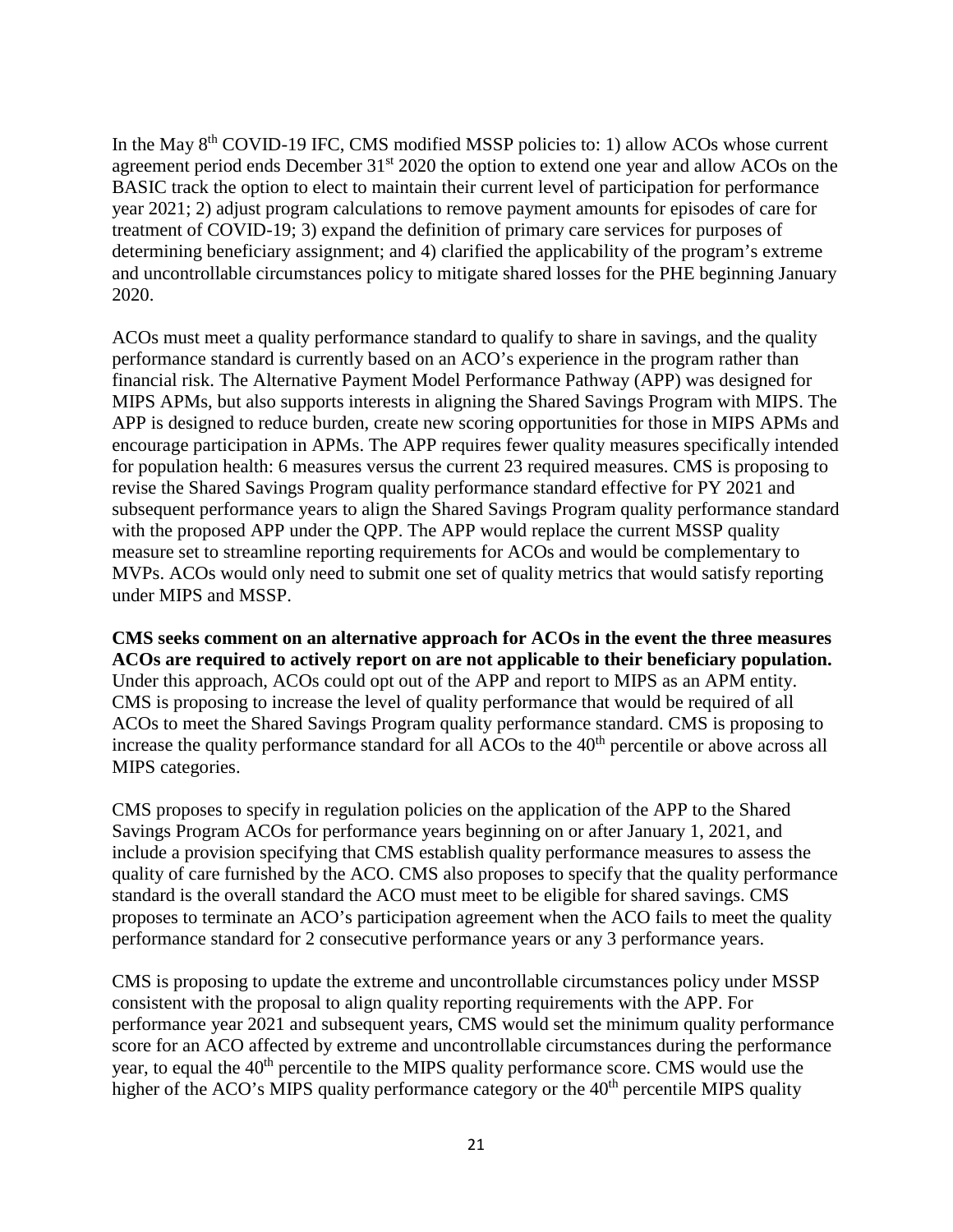performance score. If unable to report quality data and meet data completeness, CMS would use the 40th percentile MIPS quality performance score.

**CMS is soliciting public comment on a potential alternative to extreme and uncontrollable circumstances starting in PY 2022.** This alternative would adjust the amount of shared savings determined for affected ACOs that complete quality reporting but do not meet the quality performance standard or that are unable to complete quality reporting. Instead of determining that ACOs are affected by extreme and uncontrollable circumstances if 20% of their beneficiaries or their legal entity are located in an area affected by extreme and uncontrollable circumstances, and using the higher of the ACOs quality score or mean ACO quality score, CMS would determine shared savings by multiplying the maximum possible shared savings the ACO would be eligible to receive by the percentage of total months impacted and percentage of beneficiaries affected.

CMS proposes two payment policies that would allow lower repayment: 1) apply prospectively to any renewing ACO that uses an existing repayment mechanism to establish its ability to repay any shared losses incurred for performance years in its new agreement period 2) permit ACOs whose agreements began July 1, 2019 or January 1, 2020 to reduce the amount of their repayment mechanisms. CMS also proposes a one-time opportunity to decrease the amount of their repayment mechanism. CMS proposes that CMS would notify the ACO in writing of this opportunity.

**CMS is seeking comment on a potential alternative approach to scoring ACOs under extreme and uncontrollable circumstances for PY 2020. This alternative would use the higher of an ACO's 2020 quality performance score or its 2019 quality performance score.**

# **QUALITY PAYMENT PROGRAM**

Of note, CMS is proposing to lower the weight of the quality performance category to 40 percent and raise the cost category to 20 percent of the overall performance score for performance year 2020. Several quality measures have also been proposed for removal, including *Inappropriate Use of "Probably Benign" Assessment Category in Screening Mammograms*. CMS proposes to lower the performance threshold to 50 points (from the previously finalized 60 points). Small practices will still be able to claim the small practice bonus of 6 points to their quality score.

## **MIPS Program Details**

### *Transforming MIPS: MIPS Value Pathways (Page 604)*

The CY 2020 PFS final rule defined the framework for MIPS Value Pathways (MVPs) as "a subset of measures and activities established through rulemaking." CMS now proposes updates to the MVP guiding principles that guide MVP implementation. The proposed revisions incorporate distinct characteristics of MVPs. For instance, within each MVP, measures and activities should complement each other, and scoring practices should align among the MVPs.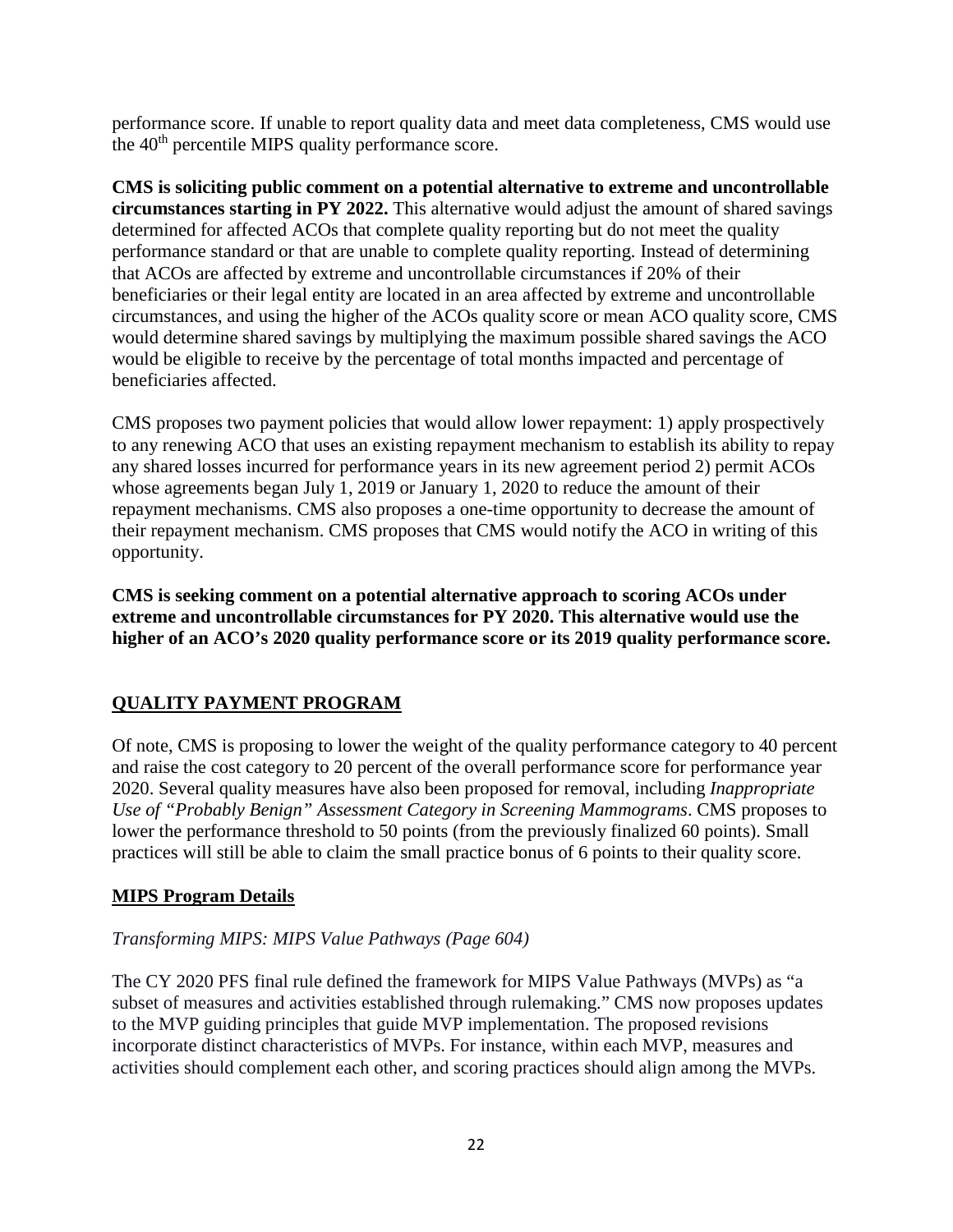Comparative performance data, valuable to patients and caregivers, should promote subgroup reporting and comprehensively reflect services provided by multispecialty groups. MVP developers should implement CMS' Meaningful Measures framework and, when possible, include the patient voice. MVPs should transition to digital quality measures when feasible.

Although the CY 2020 PFS final rule stated that CMS would apply the MVP framework starting with the 2021 performance year, it now proposes delaying the implementation timeline to CY 2022, due to the COVID-19 pandemic national public health emergency. CMS also intends to phase in MVPs, until a comprehensive set of MVPs are available for all MIPS-eligible clinicians (ECs).

CMS explains that the MVP framework would become a vehicle for practices to participate in Advanced APMs. Further, the proposed rule states that MVP performance measures would be reported for specific populations to encourage practices to implement an infrastructure that promotes population health data analysis, an essential capability when assuming and managing risk.

## *MVP development criteria (Page 613)*

The proposed rule explains the importance of identifying connections between the MVP-specific measures and activities and demonstrating the relevance of measures and activities to the clinicians captured within the MVP. CMS proposes criteria for MVP developers to follow when forming candidate MVPs. For instance, MVPs should include measures and activities from the four MIPS performance categories (quality, cost, improvement activities and promoting interoperability), apply to rural and small practices, capture the patient voice, specify how measures and activities in a proposed MVP drive quality care and improve value, and demonstrate how a proposed MVP is practical for phasing clinicians into APMs.

Quality measures included within a candidate MVP should meet the existing quality measure inclusion criteria. **MVP developers should confirm that the proposed quality measures contain denominators consistent across the measures and activities within the MVP** and include outcome measures (or high-priority measures).

CMS acknowledges that when relevant cost measures do not exist for specific types of care provided (e.g., conditions or procedures), the proposed MVP should include broadly applicable cost measures particular to the clinician type. Stakeholders associated with an MVP should prioritize cost measures for future development and inclusion in the proposed MVP.

The MVP Improvement Activities (IAs) should improve the quality of performance in clinical practices and confirm that the improvement activity complements and/or supplements the quality action of the MVP measures, rather than duplicate it. MVP developers should include broadly applicable IAs if specialty or sub-specialty specific IAs do not exist.

The rule also proposes that MVP developers include the full CMS-defined set of Promoting Interoperability measures.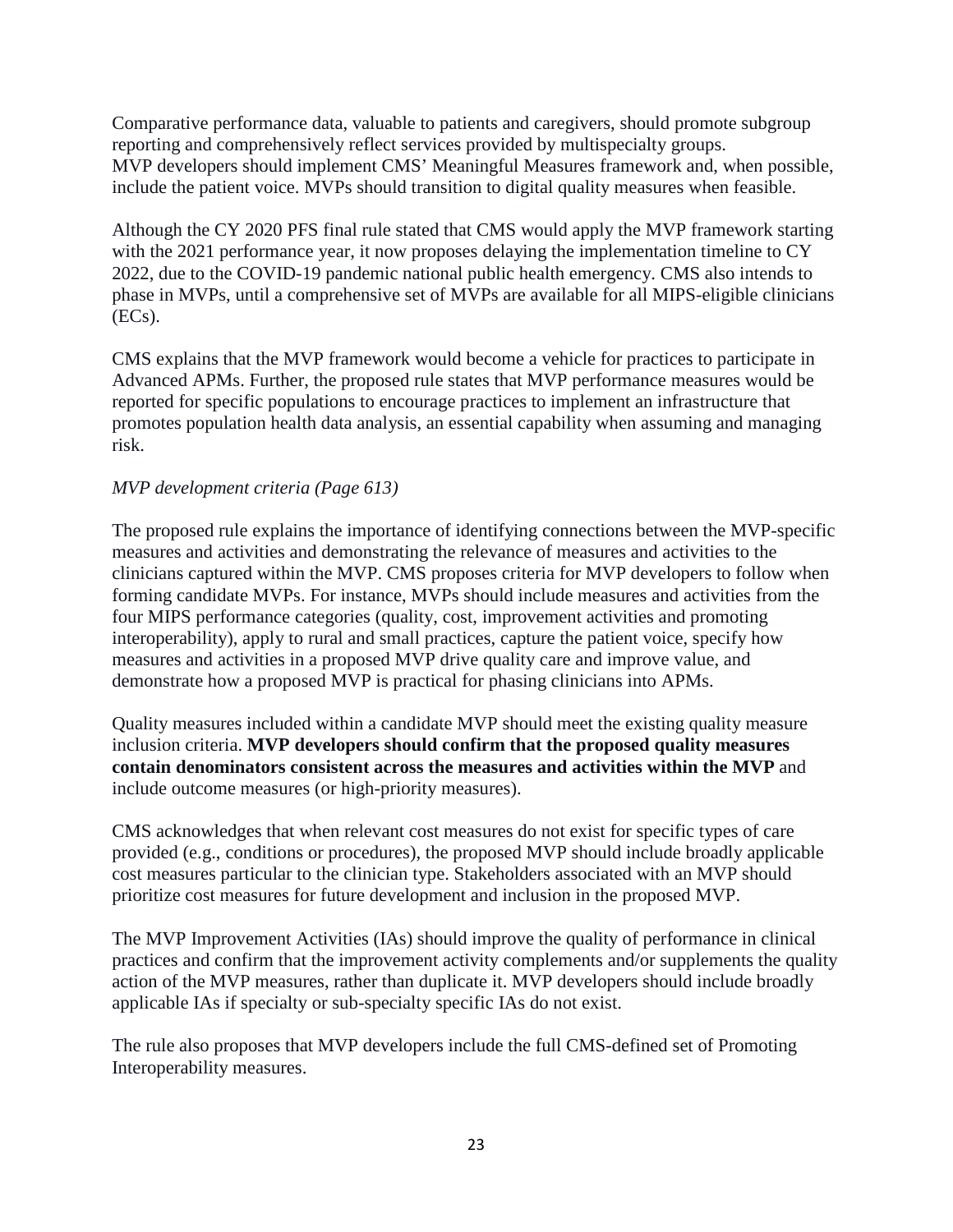### *Capturing the Patient Voice (Page 619)*

CMS proposes that a pre-requisite for approving proposed MVPs is the inclusion of patients and/or patient representatives in the MVP development process.

## *Candidate MVP Co-Development, Solicitation Process, and Evaluation (Page 620)*

Following the release of the CY 2020 PFS final rule, CMS conducted focus groups with stakeholders to understand what is preferred for MIPS participation simplification, burden reduction, and MVP intent. As a result, CMS proposes that MVP developers formally submit proposed MVPs through a standardized template, to be published in the QPP resource library. Before rulemaking, CMS would take on responsibility for approving proposed MVPs and vet quality and cost measures to validate their technical specifications. CMS anticipates engaging with MVP developers to discuss feedback on proposed MVPs potentially approved for the coming performance year.

**CMS seeks comment on recommendations for a more transparent MVP approval process, including opportunities for MIPS stakeholders to participate in potential advisory committees or technical expert panels that would review MVP candidates (like that of NQF's MAP, which assesses MIPS quality measures as a part of rulemaking).**

### *Implementing Meaningful Measures in MVPs (Page 622)*

## *Incorporating Population Health Measures into MVPs*

CMS continues the goal of implementing population health measures. In the CY 2020 PFS proposed rule, CMS expressed interest in incorporating population-health measures. These measures calculated from administrative claims-based data serve as a component of MVPs' foundation to improve patient outcomes, reduce reporting burden and costs, align clinician quality improvement efforts, and increase alignment among APMs and other payer performance measurement programs.

### *Incorporating QCDR measures into MVPs*

CMS identifies the role of QCDR measures in MVPs, as these measures are relevant, applicable, and meaningful to a specialty or sub-specialty. In addition to meeting CMS' current standards of a QCDR measure, proposed QCDR measures should have data submitted with proposed MVPs that include empirical validity testing data at the clinician level. As such, beginning in the 2022 performance period, QCDR measures should be tested and used for more than one performance year before being included in a proposed MVP.

### *Reporting of MVPs through Third Party Intermediaries (Page 625)*

CMS proposes that QCDRs, and other qualified registries, and Health IT vendors enable capabilities to support MIPS participation through MVPs.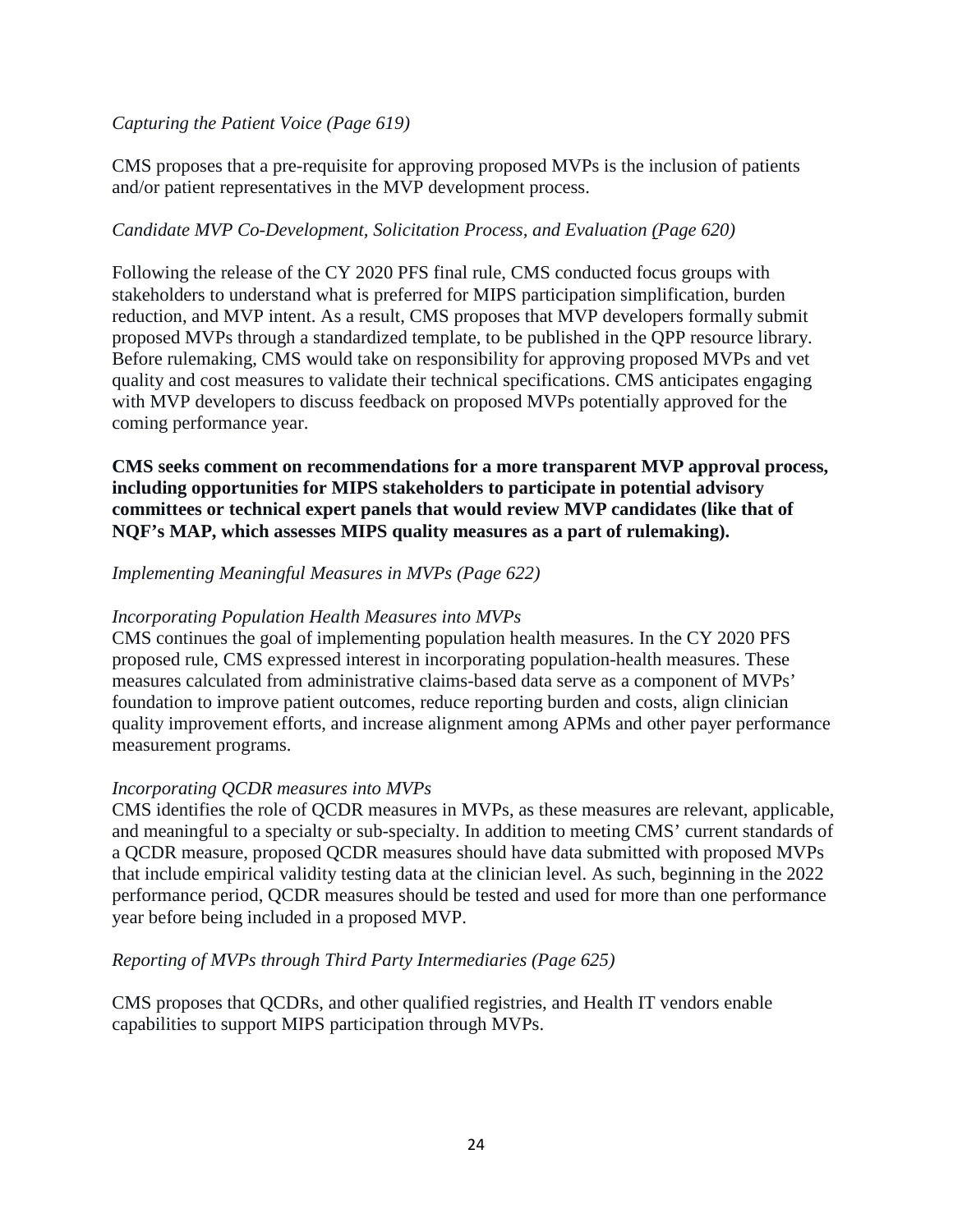## *Transition to MVPs (Page 626)*

### *Timeline for MVP implementation*

CMS proposes a gradual implementation of individual MVPs through the proposed development process for participation beginning as early as the CY 2022.

## **APM Performance Pathway**

### *Overview (Page 627)*

The proposed rule explains that there are different needs (e.g., reporting volume and measure accessibility) of MIPS-eligible clinicians (ECs) to join APMs. CMS proposes establishing the APM Performance Pathway (APP) under MIPS in the 2021 MIPS performance year. The APP would provide a predictable and consistent MIPS reporting standard to encourage APM participation.

### *Applicability*

CMS proposes that the APP would become an optional MIPS reporting and scoring pathway for MIPS ECs. To report through the APP, ECs must appear on the Participation List, or Affiliated Practitioner List of any APM Entity participating in any MIPS APM and appear on any of the CMS-delineated "snapshot dates" (March 31, June 30, August 31, and December 31) during a performance period.

### *Reporting through the APM Performance Pathway*

MIPS ECs participating in MIPS APMs may report through the APP at the individual level. However, groups and APM entities could report through the APP for their MIPS ECs, with the group's final score limited to those MIPS ECs appearing on a MIPS APM's Participation List or Affiliated Practitioner List on at least one snapshot date. The final score applied to each MIPS EC would be the highest available final score for that clinician (TIN/NPI).

ACOs participating in the Medicare Shared Savings Program would be required to report quality measure data through the APP, while MIPS ECs participating in ACOs retain the option to also report MIPS outside the APP at the individual or group level. CMS proposes that MIPS APM participants would be able to report through the APP or MIPS reporting mechanism.

## *MIPS APMs (Page 629)*

CMS plans to maintain MIPS APM criteria 1) the APM Entity participate in the APM under an agreement with CMS or through law or regulation and 2) APM bases payment on quality measures and cost/utilization. **In addition,** CMS proposes to **include a third criterion - APMs in which there is only an Affiliated Practitioner List.**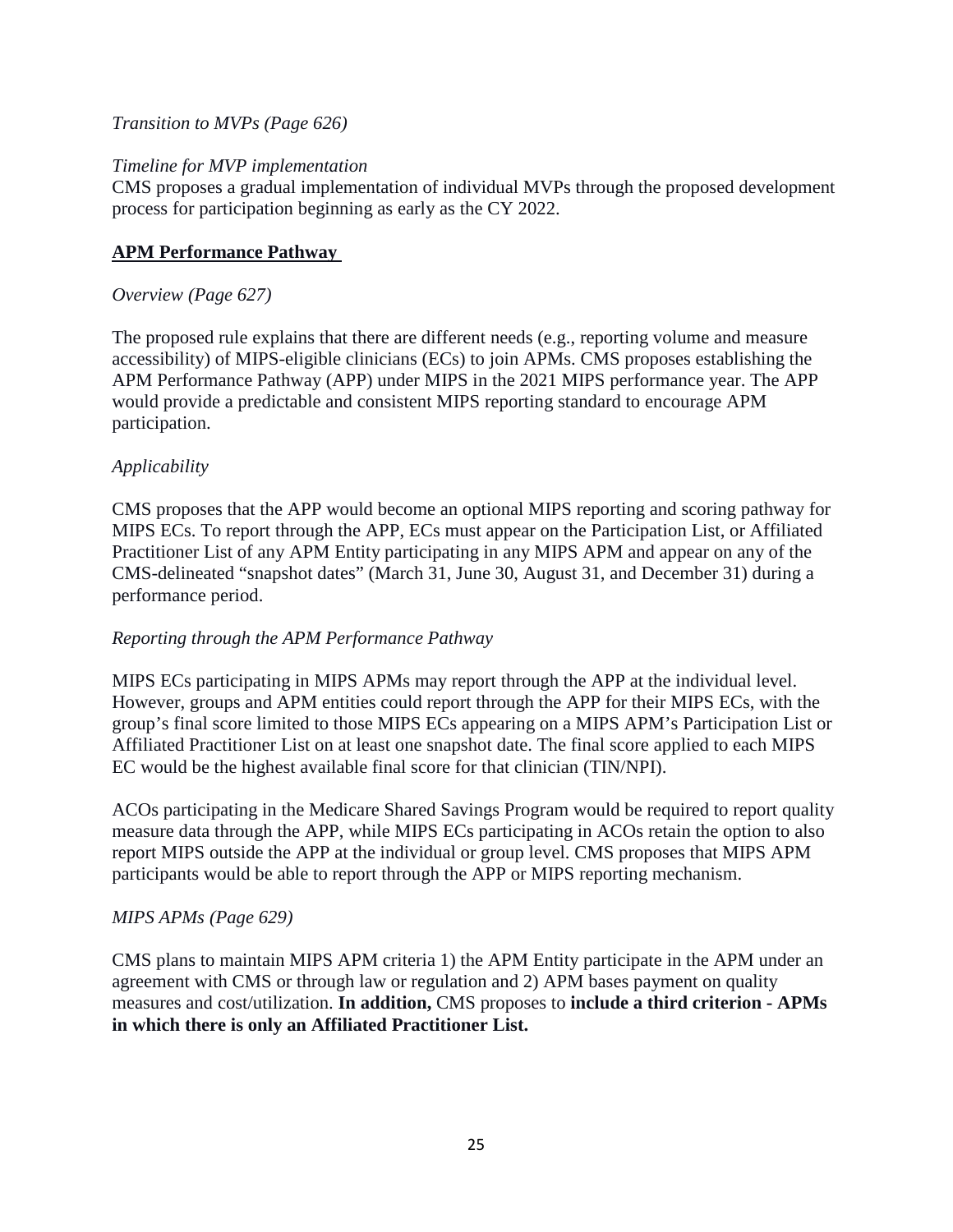### *MIPS Performance Category Scoring in the APM Performance Pathway (Page 629)*

The following reporting and scoring rules apply to those MIPS ECs, groups, or APM entities reporting through the APP.

### *Quality Performance Category*

CMS proposes that when reporting under the APP, MIPS ECs' quality performance category scoring would be based on the ECs' quality performance from an APP-specific measure set finalized for the particular MIPS performance period (e.g., measures for performance year 2021, *Page 630*). CMS proposes to remove specific measures from the quality performance category score denominator, if MIPS ECs, groups, or APM Entities participating in MIPS under the APP are unable to report specific quality measures. Further, when an APP quality measure becomes topped out, CMS explains that the APP quality measure set will undergo revisions through future rulemaking.

### *Cost*

CMS plans to continue waiving the Cost performance category for those reporting in the ACO Medicare Shared Savings Plan and APM Entities in MIPS APMs. APM entities in MIPS APMs are already subject to a cost-performance assessment under their APMs. The MIPS APM criteria would include a cost-based evaluation of participants, since MIPS APMs may measure cost performance differently from MIPS. For example, basing cost on *the total* cost of care measures, demonstrates cost and resource use more broadly, than the narrower claims-based accountability standard under MIPS. Also, to measure cost, MIPS APM attribution may assign beneficiaries differently from MIPS, leading to variable overlap between the beneficiaries for whom MIPS ECs would be responsible under their APM and MIPS.

APM Entities have limited resources to improve quality and lower costs for a specified beneficiary population under the APM. Therefore, the APM Entity should be able to identify a single beneficiary population to prioritize its cost-saving efforts that are free of confounding factors. Participating through the APP, APM participants may indicate their intent to focus resources on the beneficiary population and services identified by the APM's terms, rather than the population and services they would have been responsible for under the MIPS Cost performance category.

### *Improvement Activities (IAs)*

CMS proposes to assign a score for the IA performance category for each MIPS APM, applicable to MIPS ECs reporting through the APP. CMS proposes to assign baseline scores for each MIPS APM based on the particular MIPS APM's IA requirements. CMS would review the MIPS APM's requirements regarding activities specified under the MIPS IA performance category. Each MIPS APM would be assigned an IA performance category score applicable to all MIPS ECs reporting through the APP, who are participants in the MIPS APM. To develop the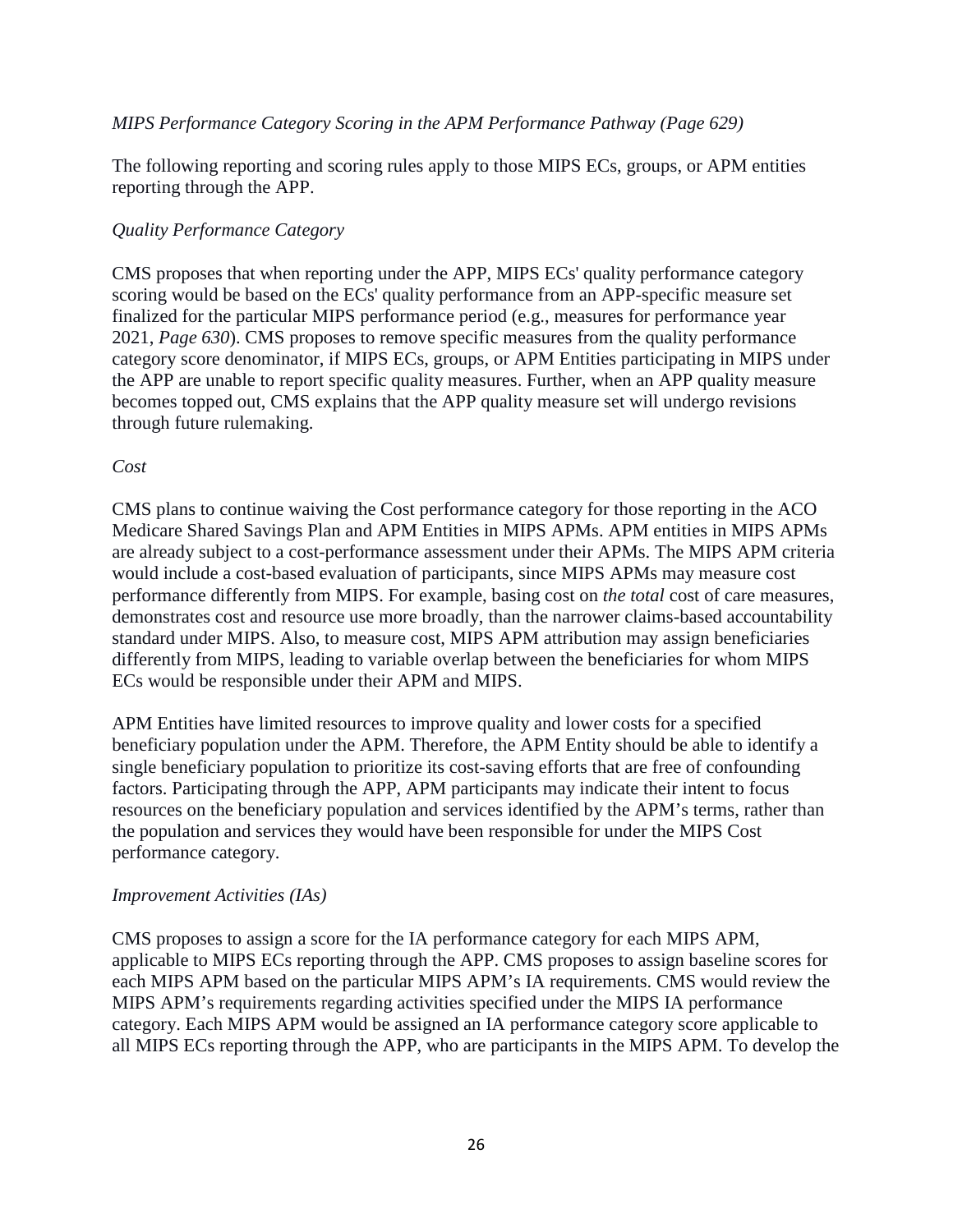IA score for MIPS APMs, CMS would compare the APM requirements with the IAs for the applicable year and score those activities as they would be scored in MIPS.

CMS proposes to publish the assigned IA scores for each MIPS APM on the CMS website before the beginning of the MIPS performance period. If a MIPS APM does not represent the maximum IAs' score, CMS further proposes that MIPS ECs reporting through the APP may indicate additional IAs to apply to their scores.

## *Promoting Interoperability (PI)*

Proposals to the PI performance category scoring under APP participation include that PI measures will be reported and calculated in the same manner as suggested in the PI performance category under traditional MIPS.

## *APP Performance Category Weights (Page 635)*

CMS proposes to waive the Cost performance category for MIPS ECs reporting to MIPS through the APP. The following weights align with the performance category weights under MIPS and MVPs in cases where the cost performance category is reweighted to zero percent.

- Quality: 50 percent
- Cost: 0 percent
- PI: 30 percent
- IAs: 20 percent

### *Reweighting a performance category*

CMS acknowledges that there are circumstances preventing MIPS ECs, groups, or APM Entities from reporting to MIPS due to extreme and uncontrollable circumstances, hardship, or the unavailability of measures. As such, CMS proposes reweighting one or more performance category. When the PI performance category is reweighted to zero percent, CMS proposes to reweight the Quality performance category to 75 percent and the IA performance category to 25 percent. Similarly, when the Quality performance category is reweighted to zero percent, CMS proposes reweighting the PI performance category to 75 percent and the IA performance category to 25 percent. **Such performance category weights contribute to an aligned performance category reweighting policy throughout MIPS in extreme and uncontrollable circumstances**.

### *Scoring for APM Participants Reporting through the APP (Page 637)*

**The proposed rule seeks comments on the final scoring of APM participants reporting to MIPS under the APP.** CMS would apply appropriate adjustments after scoring each performance category, multiplying each performance category score by the applicable performance category weight, and summing each weighted performance category score.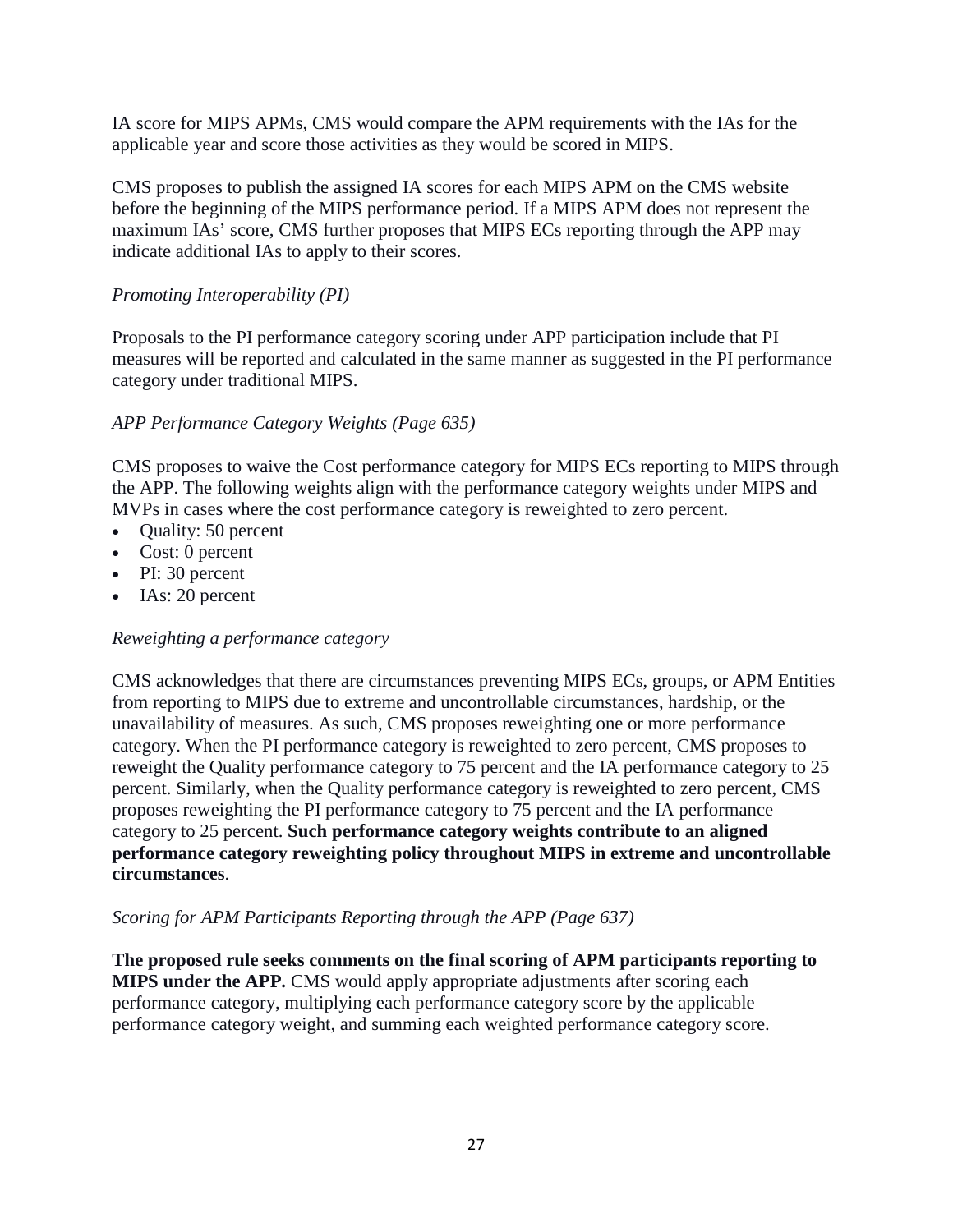## *Performance Feedback for APM Participants Reporting through the APP (Page 637)*

### **CMS proposes to make performance feedback available to MIPS ECs reporting through the APP, like those participating under APMs.**

The proposed rule acknowledges that the COVID-19 crisis and the subsequent deadline extension for 2019 MIPS reporting have created delays in finalizing performance numbers; the 2019 final scores came out on August 5th, 2020, and are available for review on the QPP website. As noted previously, CMS also proposes to delay the implementation of MVPs from 2021 to at least 2022.

### *2021 Performance Benchmarks (Page 709)*

Due to the decreased number of MIPS submissions for the 2019 performance year, CMS acknowledges that it may not have an adequate data set to establish historical benchmarks for quality measures to be used in 2021. Therefore, CMS proposes to use 2021 performance data to establish benchmarks for the 2021 performance year rather than historical benchmarks based on the previous year's data.

## *2021 Performance Threshold (Page 603)*

CMS also proposes to reduce the neutral payment adjustment threshold for the 2021 MIPS performance year from 60 to 50 points in recognition of the impact of COVID on clinicians. CMS had planned to raise the performance threshold based on the mean or median score of previous performance years.

### *Adjusted Effective Date (Page 610)*

Due to delays associated with COVID-19, CMS waives the 60-day delay from publication of the final rule to the effective date of the final rule and instituting a 30-day delay instead. Meaning that the final rule will likely be published on or around December 1st, 2020.

### *Non-patient facing Clinicians (Page 729)*

## **CMS will retain the previously finalized policy of reweighting the PI and IA performance categories for non-patient facing clinicians.**

Non-patient facing ECs (and groups or virtual groups for whom at least 75 percent of clinicians are designated as non-patient facing) will continue to receive double credit for IAs, requiring that they submit one high-weighted or two medium-weighted IAs to receive full IA performance category credit. Non-patient-facing groups and individuals will also remain exempt from the promoting interoperability category, shifting the 25 percent PI performance category weight to the Quality performance category. In other words, the Quality performance category is worth 65 percent instead of 40 percent.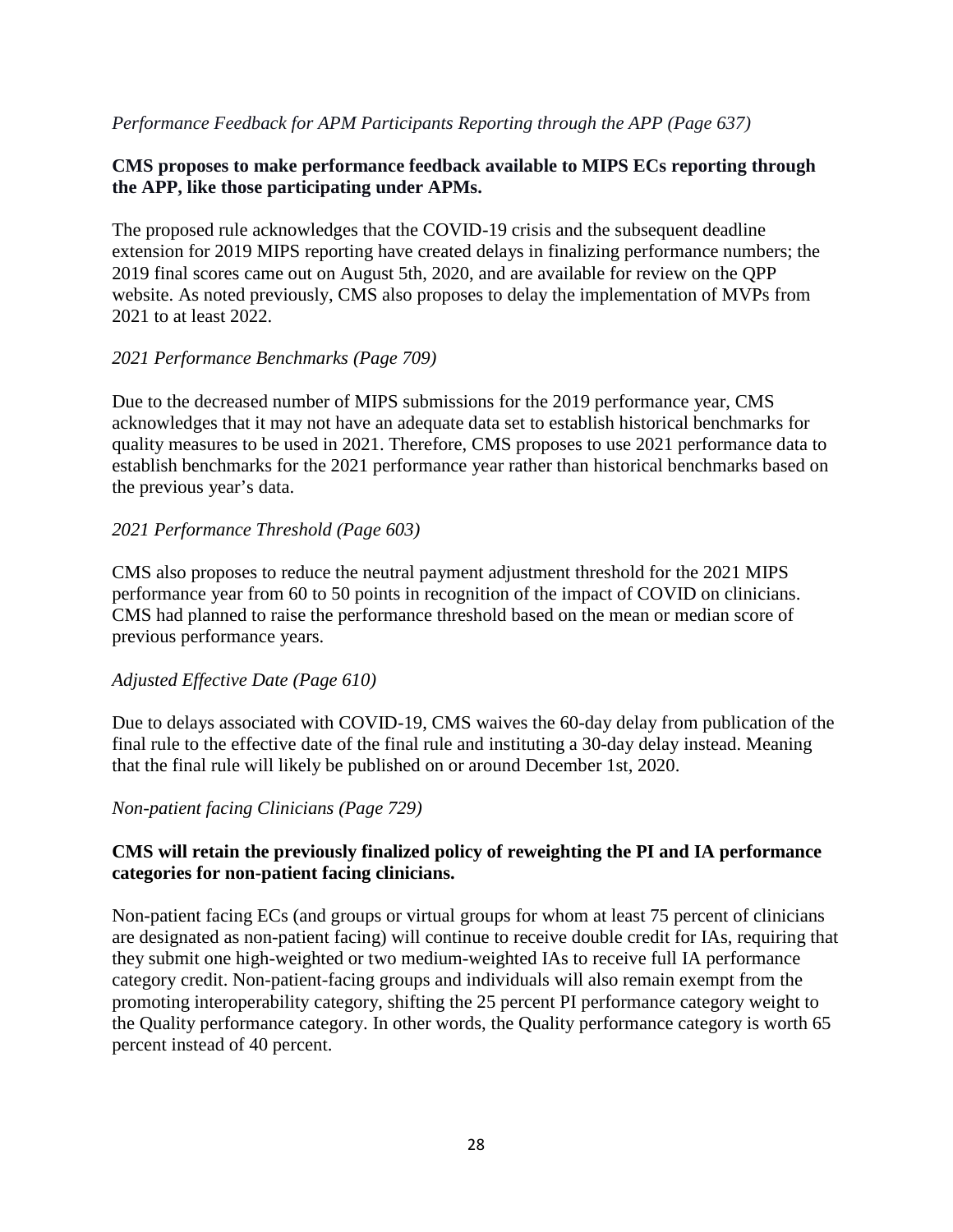# **Facility-based Scoring** *(Page 445)*

CMS continues to implement facility-based scoring for MIPS ECs without proposed revisions. Those selecting this MIPS participation method for performance year 2021, will use the FY 2021 measure set from the Hospital Value-Based Purchasing (VBP) program. Clinicians are eligible for facility-based measurement if they meet all of the following criteria.

- Bill at least 75 percent of covered professional services in a hospital setting.
- Bill at least one service in an inpatient hospital or emergency room.
- Attribute to a facility with a FY 2021 Hospital VBP program score.

There are no submission requirements for individual clinicians participating in facility-based measurement. However, groups must submit data for the IA or PI performance categories to be measured as a group under facility-based measurement. CMS will automatically apply facilitybased measurement to MIPS ECs and groups that meet the eligibility criteria and benefit from a higher combined Quality and Cost performance category score provided by the facility. There are no proposed changes for facility-based scoring eligibility.

## **Low-Volume Threshold and small practice (15 or fewer eligible clinicians) considerations**  *(Page 978)*

Like previous MIPS performance years, the low-volume threshold allows Medicare clinicians the potential to be excluded from MIPS participation. CMS has not proposed any changes to the low-volume threshold. To avoid participating in MIPS in 2021, clinicians or groups must meet at least one of the following criteria.

- Maintain ≤ \$90,000 in allowed charges for covered professional services.
- Provide covered professional services to  $\leq$  200 Medicare Part B-enrolled individuals.
- Provide  $\leq$  200 covered professional services to Medicare Part B-enrolled individuals.

CMS maintains the six-point small practice bonus included in the Quality performance category score and continues to award small practices three points for submitting quality measures that do not meet data completeness requirements. Small practices may also still report quality measures through Medicare Part B claims *(Page 985).*

## **MIPS Performance Threshold** *(Page 732)*

The Bipartisan Budget Act of 2018 allows CMS flexibility to set performance thresholds until 2021. The statutorily required performance threshold is based on the mean or median of final scores from a prior performance period. Although, a 60-point MIPS performance threshold for the 2021 MIPS performance year was previously finalized, **CMS proposes to lower the performance threshold to 50 points for 2021,** due to the COVID-19 public health emergency. CMS is not proposing revisions to the exceptional performance threshold, set at 85 points for 2021. In the 2020 Final Rule, CMS set the payment adjustment of +/- 9 percent for performance years 2020 and beyond. No changes are proposed to the MIPS adjustment.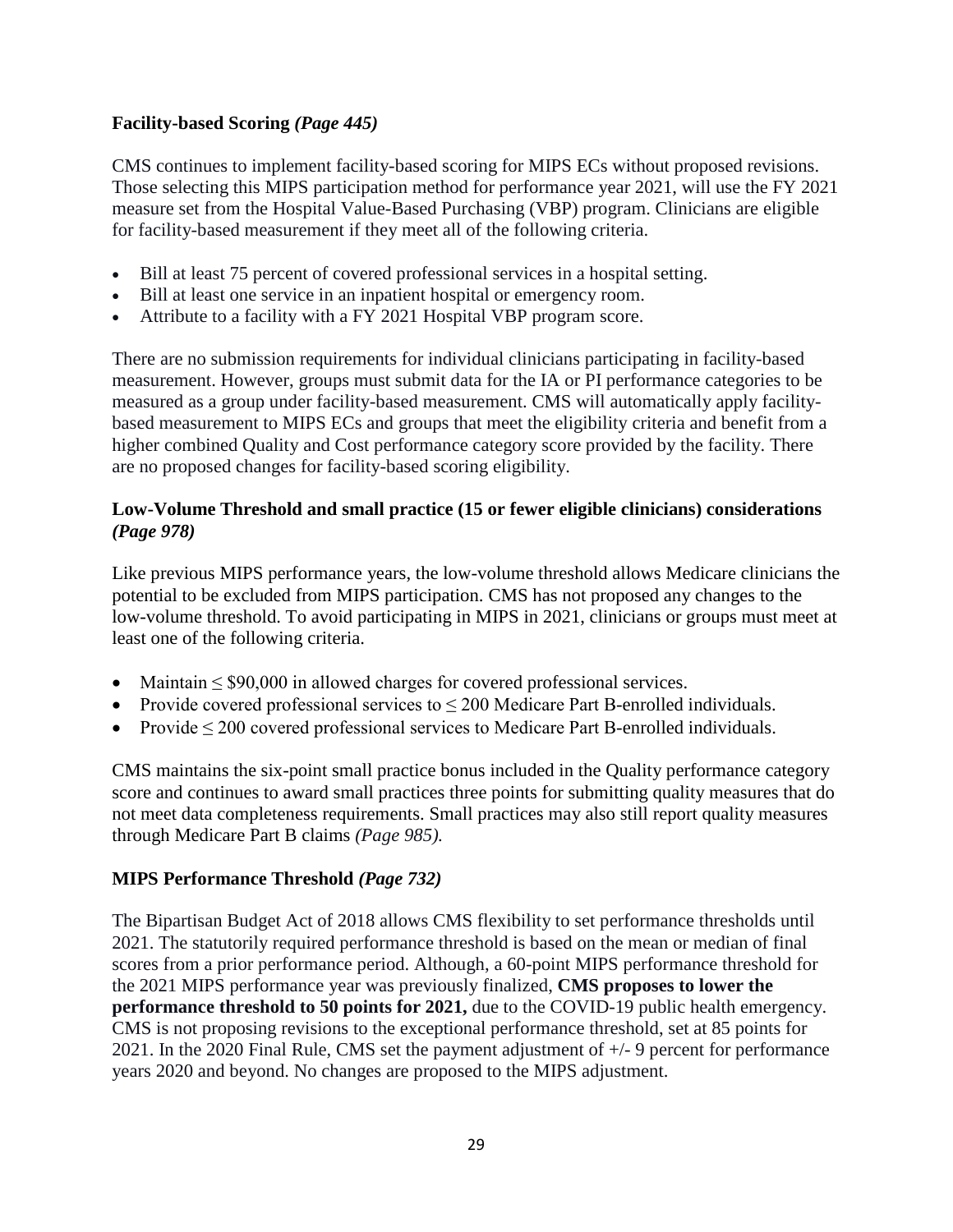## *MIPS Category Weighting (Page 728)*

**For MIPS 2021, CMS proposes maintaining the Cost performance category at 20 percent, the Quality performance category weight at 40 percent, and the PI and IA performance categories at 25 percent and 15 percent.** CMS intends to alleviate the stress of the COVID-19 public health emergency that is affecting many clinicians in 2020. **For the 2022 performance year, CMS proposes to lower the Quality performance category to 30 percent, increase the Cost category to 30 percent, and maintain PI and IA performance categories at 25 and 15 percent.**

The proposed rule continues to offer performance category reweighting for those unable to submit data for one or more performance categories. In most cases, the category weights will be redistributed to the Quality performance category. When a MIPS EC is scored on fewer than two performance categories, a final score equal to the performance threshold will be assigned, and the MIPS EC will receive a neutral payment adjustment.

## **Performance Categories and Reporting**

# *Quality Category (Page 638)*

CMS proposes to lower the weight of the Quality performance category to 40 percent for 2021 and 30 percent for 2022. (p. 728) CMS also proposes to end the CMS Web Interface measure collection type (available for groups and virtual groups with 25 or more eligible clinicians) beginning in the 2021 performance year. Removing this collection type is a result of decreased utilization of the CMS Web Interface in favor of other collection types, such as QCDRs.

## *Topped-out Measures (Page 715)*

As mentioned previously, CMS proposes to use 2021 performance period benchmarks, rather than historical benchmarks, for the 2021 performance year out of concern that the COVID-19 public health emergency could skew benchmarking results. As a result, clinicians may not necessarily know whether a measure will continue to be considered topped out and subject to the 7-point scoring cap. Regarding their methodology for scoring topped out measures, CMS proposes that for a measure to be point-capped in the 2021 performance year, it must have been topped out for two consecutive years prior to 2021 and topped out at the conclusion of the 2021 performance year, giving clinicians an idea of whether a measure could become point-capped while allowing for the possibility that the measure may no longer be considered topped out for 2021.

## *Measures Proposed for Removal (Page 1223)*

CMS proposes removing two measures previously reportable by radiologists or interventional radiologists.

• MIPS Quality ID 146: Inappropriate Use of 'Probably Benign' Assessment Category in Screening Mammograms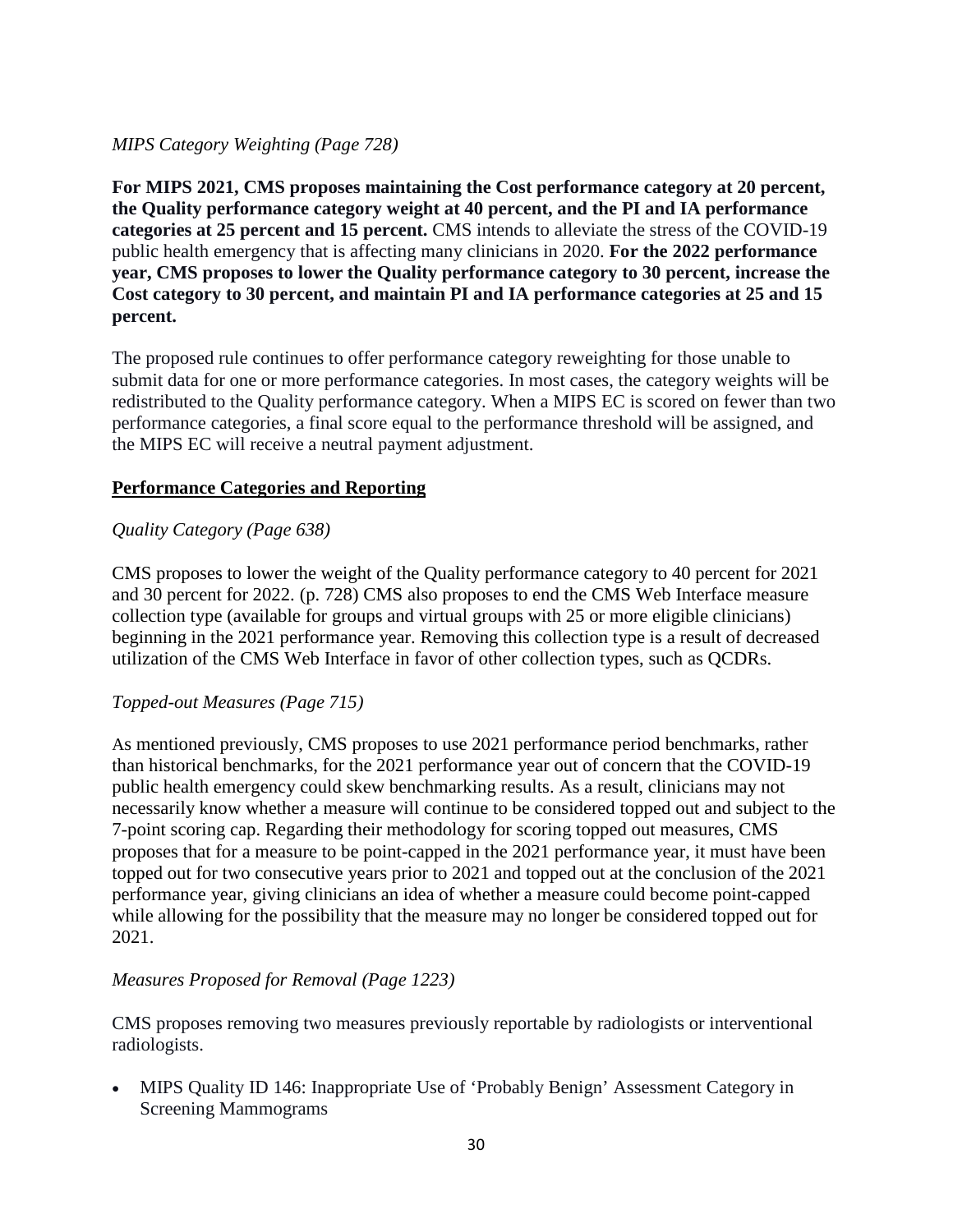• MIPS Quality ID 437: Rate of Surgical Conversation from Lower Extremity Endovascular Revascularization Procedure

Since both measures have been designated as extremely topped out due to high-performance rates for two previous consecutive years, CMS proposes their removal.

### *CMS Data Completeness Requirements (Page 714)*

CMS does not propose changes to the data completeness requirements established in the 2020 final rule, which set the data completeness requirement for quality measures at 70 percent.

### *Improvement Activities (Page 661)*

CMS proposes to maintain the IA category 15 percent weight. There are no major changes to this performance category proposed for 2021, and no activities proposed for addition or removal.

CMS proposes flexibility when submitting new improvement activities to the Annual Call for Activities, which is currently open from February 1st through June 30th, in the event of public health emergencies (PHE) such as the COVID-19 crisis. This proposal would allow stakeholders to submit new improvement activities outside of the established 4-month timeframe in the event of a PHE.

Similarly, CMS proposes a process to allow activities nominated by the Department of Health and Human Services (HHS) to be considered year-round for addition to the improvement activities inventory.

CMS has also proposed to add a new criterion for newly submitted MIPS improvement activities beginning with the 2021 Call for Activities. This new criterion would allow newly proposed activities to be linked to existing quality and cost measures, as applicable and feasible.

### *Promoting Interoperability Category* (Page 670)

**For the 2024 MIPS payment year and each subsequent year, CMS proposes to establish a Promoting Interoperability category performance period of a minimum of a continuous 90 day period within the calendar year that occurs 2 years prior to the applicable MIPS payment year, up to and including the full calendar year**. If finalized, this proposal would establish a permanent 90-day performance period for the Promoting Interoperability category, thus addressing previous recommendations from the physician community as well as circumventing the need for CMS to continually define performance periods via the annual QPP rulemakings.

**CMS proposes to add an optional, alternative measure to the "Health Information exchange" objective titled, "Health Information Exchange (HIE) Bi-Directional Exchange."** This proposal would be a yes/no attestation-based measure for the full 40 points of the "Health Information Exchange" objective. To complete this measure, the clinician would need to participate in a broad HIE network of unaffiliated exchange partners to share data for every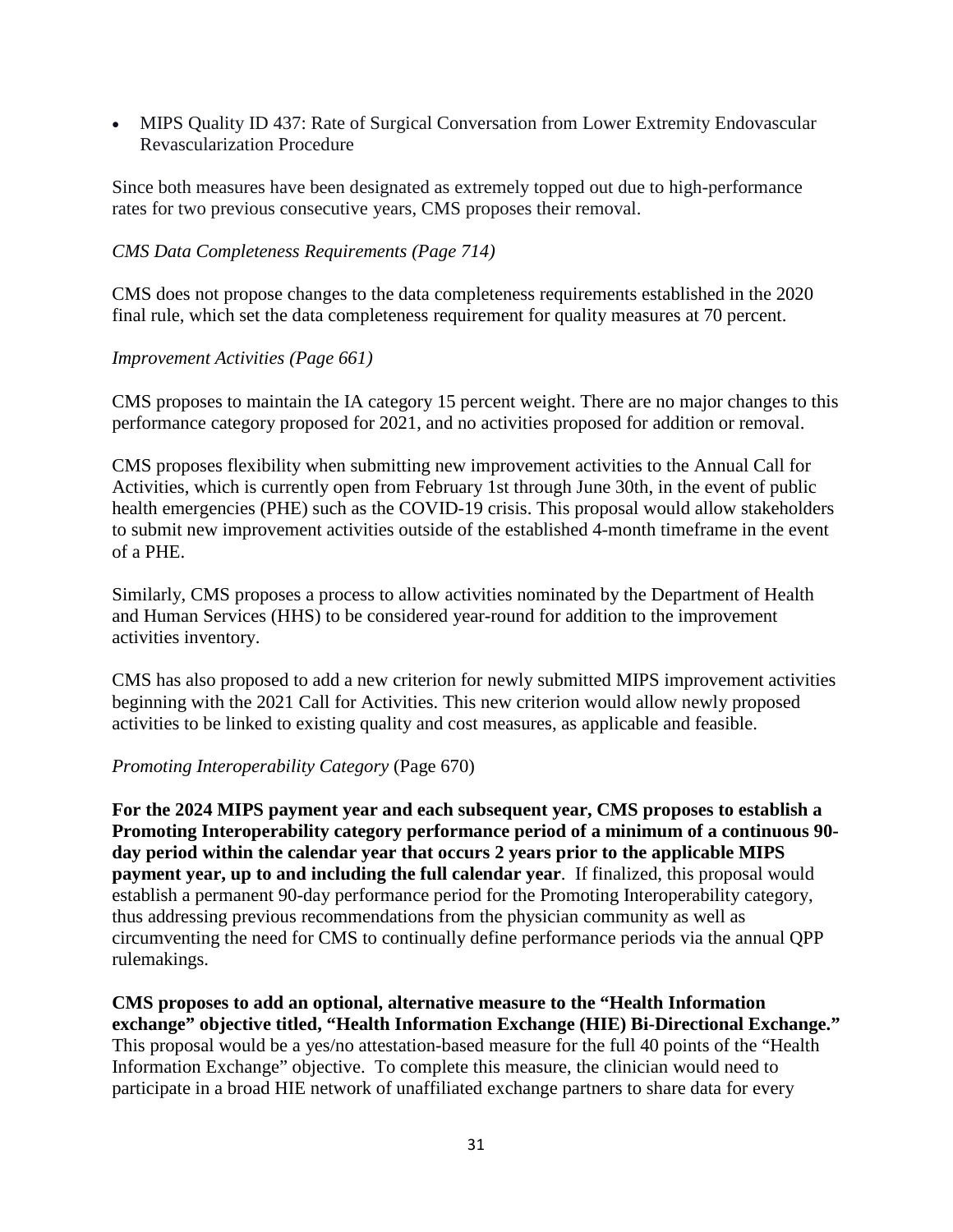patient encounter, transition/referral, and record stored or maintained in the EHR during the performance period. While doing so, the clinician would need to use the corresponding certified functions of certified EHR technology (CEHRT).

**CMS proposes minor modifications to certain objectives and measures**. The "Query of Prescription Drug Monitoring Program (PDMP)" measure would continue to be optional in CY 2021, but the bonus points would increase from 5 to 10 points. The name of the "Support Electronic Referral Loops by Receiving and Incorporating Health Information" measure under the "Health Information Exchange" objective would change from "incorporating" to "reconciling."

**CMS proposes alignment of the "certified EHR technology (CEHRT)" definition with the recent 21st Century Cures Act-mandated changes to the Office of the National Coordinator for Health IT (ONC) 2015 Edition certification criteria.** Per an ONC final rule promulgated earlier this year, as well as a subsequent enforcement discretion decision, health IT developers have until August 2, 2022 to get their EHR technology solutions certified to the 2015 Edition "Cures Update" criteria. CMS proposes that clinicians would be allowed to use EHR technology certified to either the prior 2015 Edition or the 2015 Edition Cures Update criteria until August 2, 2022. After August 2, 2022, clinicians participating in the Promoting Interoperability category would be required to use 2015 Edition Cures Update-certified solutions.

## *Cost Category (Page 656)*

**As stated previously, CMS proposes maintaining the 20 percent Cost performance category weight during the 2021 performance year, with plans to increase it to 30 percent for performance year 2022 and beyond.** As mandated by statute, CMS will increase the Cost performance category weight to 30 percent for the 2022 performance year. However, **comments are sought on whether CMS should raise the weight to 22.5 percent for 2021 to promote a seven-and-a-half percent increase for the two consecutive years.**

**For the 2021 performance period and beyond, CMS proposes to include costs associated with telehealth services in the list of cost measures.** The telehealth service codes are relevant to each appropriate measure (e.g., E/M, follow-up consultation after hospital discharge). CMS does not think adding these cost codes alter the measures' intent or capture a new category of costs. Updated measure specifications with the telehealth codes are available on the [MACRA](http://www.cms.gov/Medicare/Quality-Payment-Program/Quality-Payment-Program/Give-Feedback)  [Feedback website.](http://www.cms.gov/Medicare/Quality-Payment-Program/Quality-Payment-Program/Give-Feedback)

## *Groups and Virtual Groups Reporting via CMS Web Interface (Page 640)*

**CMS does not propose changes to the virtual group election process.** Solo clinicians and those in groups of 10 or fewer have the capability to form a virtual group in order to earn a group score for MIPS performance. Virtual groups must apply with CMS during the virtual group election cycle.

### **CMS proposes to end the CMS Web Interface as a measure collection type for groups and**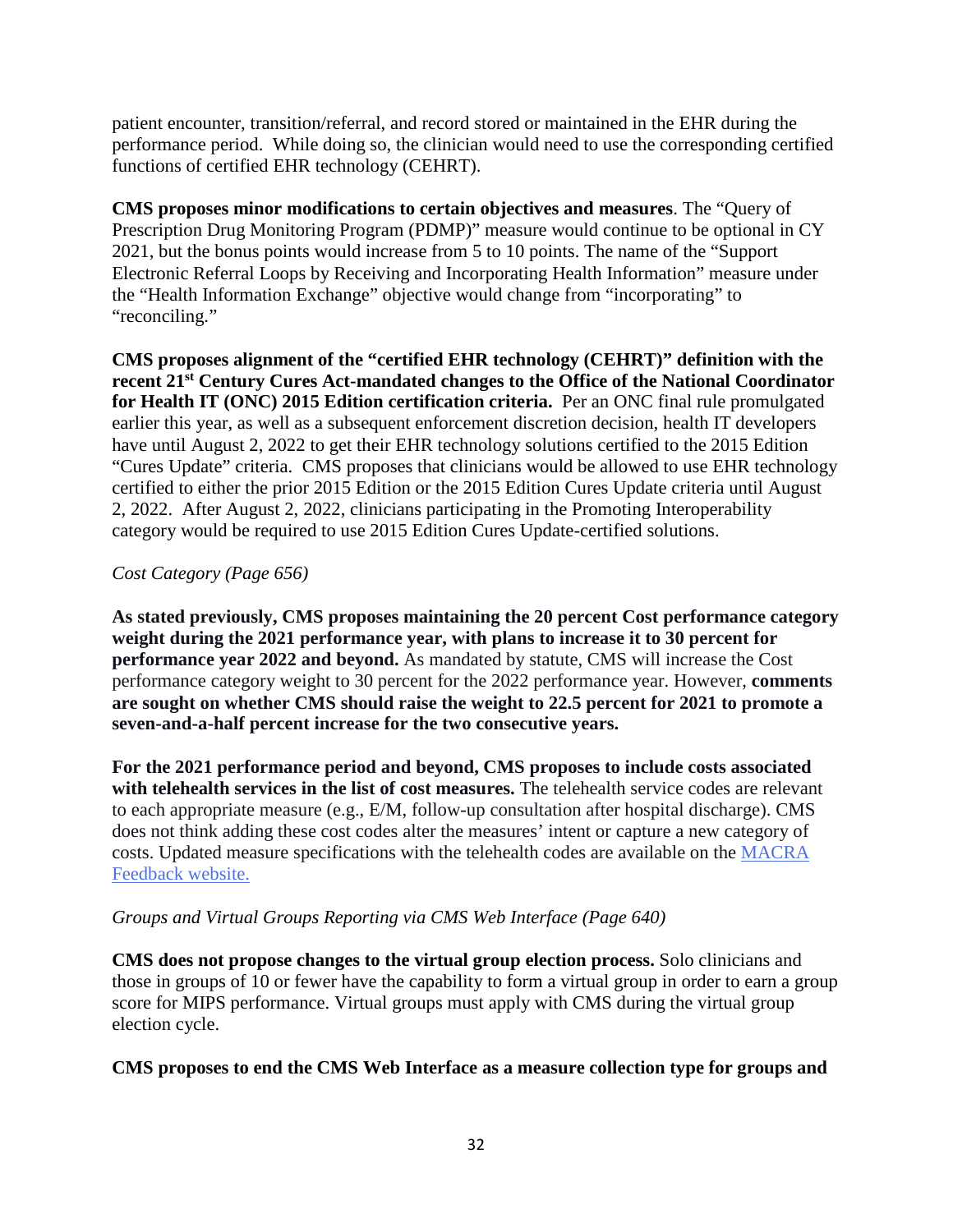**virtual groups beginning with the 2021 performance period**. Removing this reporting mechanism would reduce group reporting burden.

## **Payment Adjustments** *(Page 732)*

For clinicians submitting data in 2021, CMS estimates that 92.5 percent will receive a MIPS positive or neutral payment adjustment while remaining clinicians will receive a MIPS negative payment adjustment. This estimate is based on 2018 MIPS performance participation, which assigned MIPS participation scores based on a 15-point performance threshold.

### **Physician Compare** *(Page 782)*

CMS proposes to revise the Physician Compare website by referring to it as the *Physician Compare Internet Website of the Centers for Medicare & Medicaid Services*. **The site hosts public reporting information, like ECs' overall MIPS final scores, individual performance category scores, and aggregate MIPS data. In 2020, CMS added a value indicator to physician profiles to designate facility-based scores.**

### **Advanced Alternative Payment Models** (Page 781)

An Advanced APM is an APM that: 1) requires participants to use certified EHR technology (CEHRT), 2) provides payment for covered services based on quality measures comparable to MIPS, and 3) requires participating entities to bear more than nominal financial risk or participate as a Medical Home Model. For payment years 2019 through 2024, Qualifying APM Participants (QPs) receive 5 percent APM Incentive Payment. Beginning in the CY 2021 QP Performance Period, the QP payment amount threshold increases from 50 percent to 75 percent of Medicare payments, while the QP patient count threshold increases from 35 percent to 50 percent of Medicare patients.

### *QP Threshold Scores*

Threshold scores used for QP determinations using patient count are calculated as a ratio of attributed Medicare patients whom the APM entity or eligible clinician furnished Part B services and attribution-eligible Medicare patients to whom the APM Entity or eligible clinician furnishes Medicare Part B covered professional services during the QP Performance Period. Threshold scores used for QP determinations using payment amount are calculated as a ratio of the aggregate of payments for Medicare Part B covered professional services furnished by the APM entity or eligible clinician during the QP performance period and the aggregate of payments for Medicare Part B covered professional services furnished by the APM Entity or eligible clinician to attribution-eligible beneficiaries. **CMS is proposing that in calculating the Threshold Scores used in making QP determinations, beginning in the 2021 QP Performance Period, Medicare patients who have been prospectively attributed to an APM entity during a QP Performance period will not be included as attribution-eligible Medicare patients for any APM entity that is participating in an Advanced APM that does not allow such prospectively attributed patients to be attributed again.**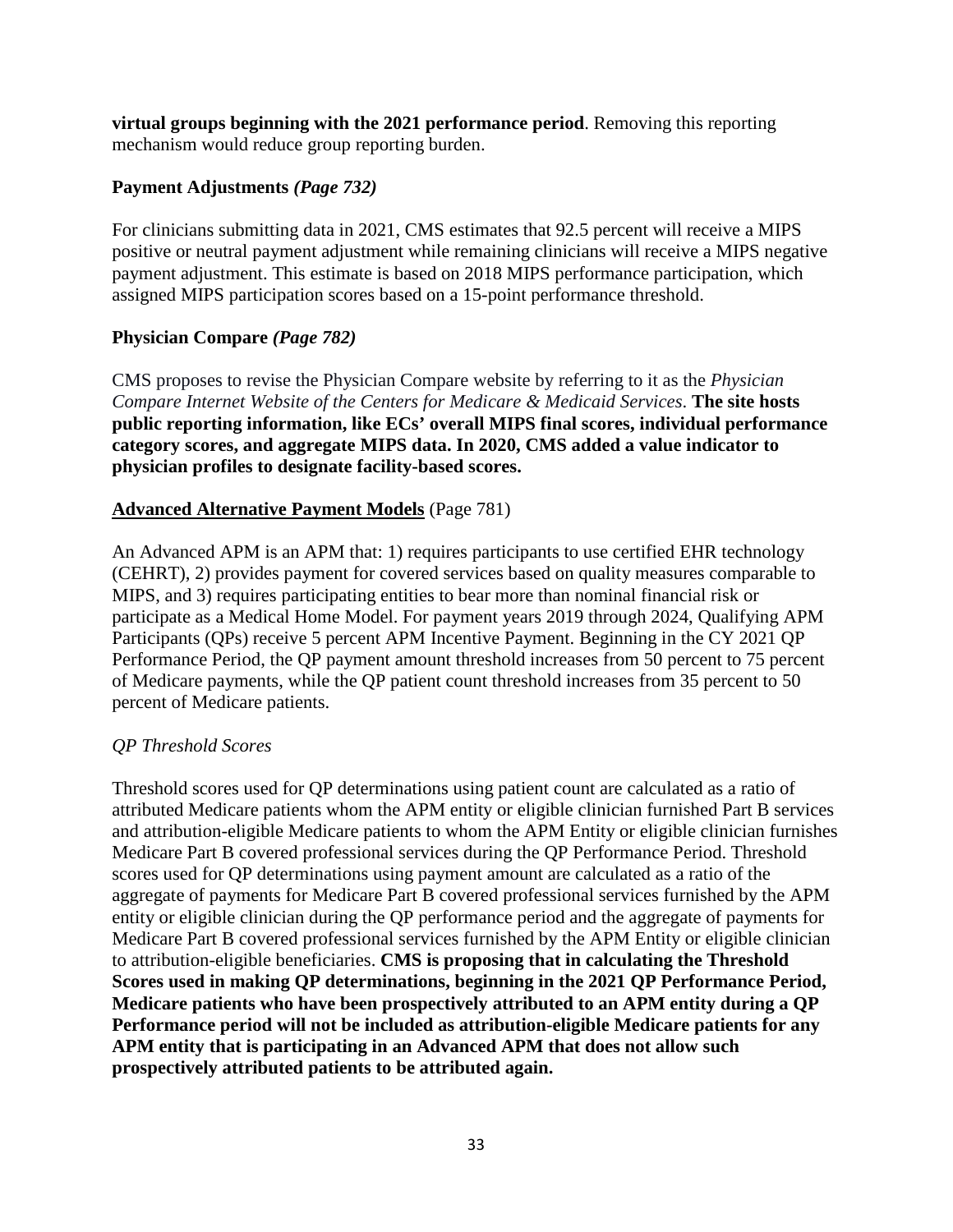This proposed policy would remove such prospectively attributed Medicare patients from the denominators when calculating QP Threshold Scores for APM Entities or individual eligible clinicians in Advanced APMs that do not allow for attribution of Medicare patients that have already been prospectively attributed elsewhere, thereby preventing dilution of the QP Threshold Score for the APM Entity or individual eligible clinician in an Advanced APM that uses retrospective alignment.

### *Targeted Review*

CMS proposes to establish a Targeted Review process for limited circumstances surrounding QP Determinations. **CMS is proposing that starting in the 2021 QP Performance Period, CMS would accept Targeted Review requests when an eligible clinician or APM Entity believes in good faith CMS has made a clerical error such that an eligible clinician(s) was not included on a Participation List of an APM Entity participating in an Advanced APM for purposes of QP or Partial QP determinations. CMS also proposes that after the conclusion date of the targeted review, there would be no further review of QP determination with respect to an eligible clinician during the relevant performance period.**

If CMS determines an error was made, CMS proposes to assign the clinician the most favorable QP status at the APM entity level on any of the snapshot days for the relevant QP performance period.

### *Other Updates and Proposals*

CMS proposes to clarify that the APM Incentive Payment amount is calculated based on the paid amount of the applicable claims for covered professional services that are subsequently aggregated to calculate the estimated aggregate payments. CMS proposes to establish a revised approach to identifying the TIN(s) to which they make the APM Incentive Payment: this approach would involve looking at a QP's relationship with their TIN(s) over time, as well as considering the relationship the TIN(s) have with the APM Entity or Entities through which the eligible clinician earned QP status, or other APM Entities the QP may have joined in the interim. CMS believes that this approach would allow CMS to more accurately identify TINs with which QPs are currently receiving other Medicare payments, and through which they would receive an APM incentive payment. This would also prioritize when the QP is no longer affiliated with its original TIN through which they attained QP status.

CMS proposes to introduce a cutoff date of November 1 of each payment year (or 60 days from the day on which CMS makes the initial round of APM Incentive Payments, whichever is later), as a point in time after which CMS will no longer accept new helpdesk requests from QPs or their representatives who have not received their payments. CMS believes this is necessary in order to achieve their goal of disbursing correct payments to QPs as quickly as possible.

Due to the impacts of COVID-19, CMS will not reconsider advanced APM determinations of APMs that have already met the criteria for CY 2020, even if they have undergone changes due to the Public Health Emergency. Additionally, CMS will evaluate all APMs in future years with the understanding that any provisions of the Participation Agreement or governing regulation